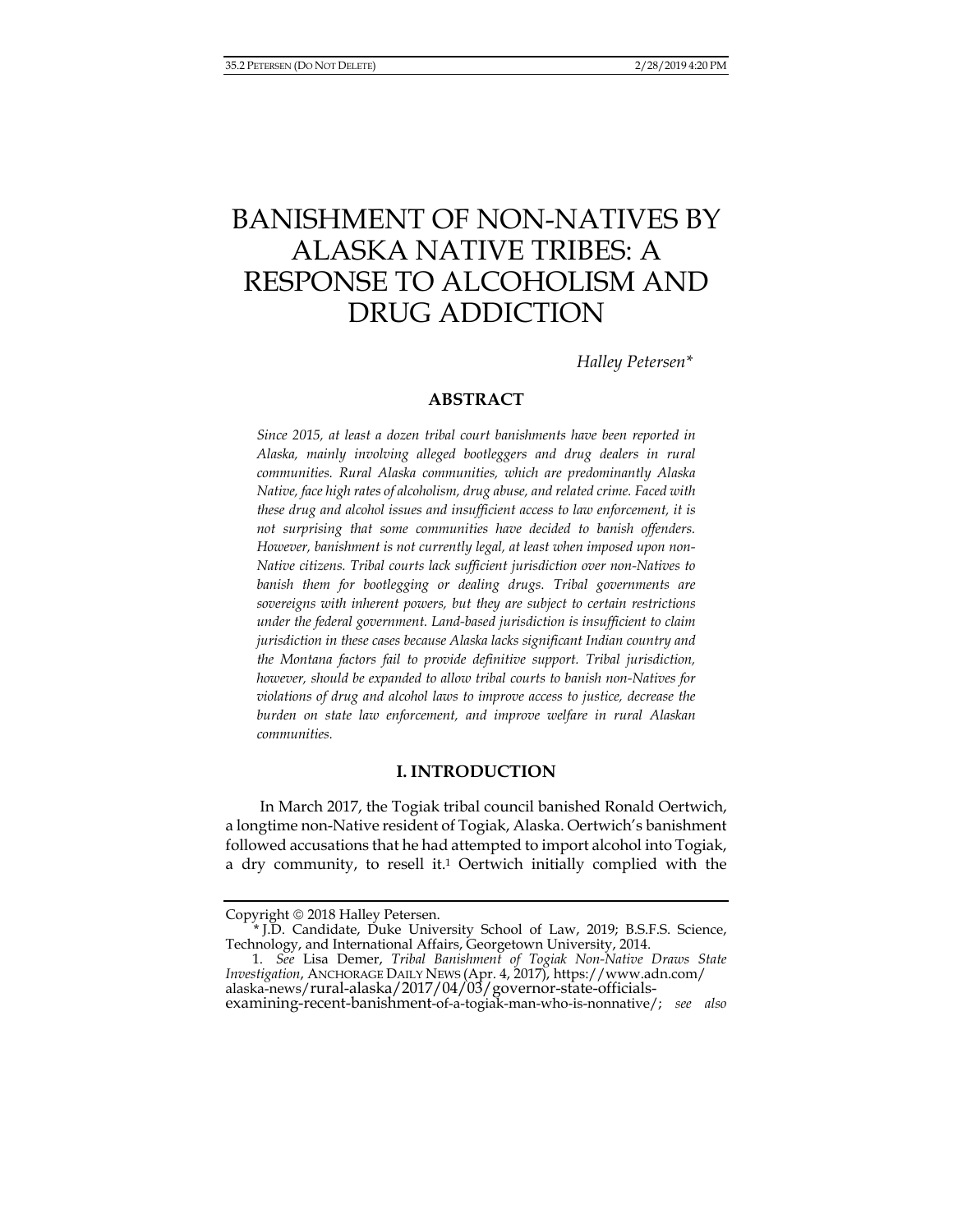banishment order and boarded a flight to nearby Dillingham.2 After consulting with an attorney in Anchorage, Oertwich elected to return to Togiak and challenge the banishment order's authority.3 He was subsequently jailed for several days in a small holding cell, bound with duct tape, dragged to a waiting plane, and flown back to Dillingham.4 Oertwich was allowed back to collect his things but now resides with family in Oregon.5

Since 2015, at least a dozen tribal court banishments have been reported in Alaska, mainly involving alleged bootleggers and drug dealers<sup>6</sup> in rural communities facing high rates of alcoholism, drug abuse, and related crimes.7 While banishment remains an uncommon practice, its potentially drastic ramifications are clear. For example, Ronald Oertwich ran a bed and breakfast in Togiak before his banishment.8 He was forced to leave behind his business, his possessions, and his community of thirty years.9

Although the effects of banishment on an individual are potentially severe, they must be considered within the broader context of rural drug and alcohol issues in Alaska. Drug and alcohol abuse are substantial

Dave Bendinger, *Troubles for Togiak After Banishing Suspected Bootlegger*, KDLG (Apr. 7, 2017), http://kdlg.org/post/troubles-togiak-after-banishing-suspectedbootlegger#stream/0. The tribal police officer, Leroy Nanalook, obtained a tribal search warrant for a suspicious tote addressed to Ronald Oertwich, a known bootlegger in the community. *Id.* The tote had twenty bottles of R&R and two bottles of Crown Royal – a felony offense in Alaska. *Id.* He was also previously arrested on state felony charges in 2011 after state troopers seized a package with two pounds of marijuana intended for Oertwich. Margaret Bauman, *Two Pounds of Marijuana Found in Express Mail*, BRISTOL BAY TIMES (Apr. 19, 2011), http://www.thebristolbaytimes.com/article/1116two\_pounds\_of\_ marijuana\_found\_in\_express\_mail.

 <sup>2.</sup> Bendinger, *supra* note 1.

 <sup>3.</sup> Demer, *supra* note 1.

 <sup>4.</sup> *Id.*

 <sup>5.</sup> Lisa Demer, *State Won't Interfere with Tribal Banishments Despite Civil Rights Issues, AG Says*, ANCHORAGE DAILY NEWS (Oct. 7, 2017), https://www. adn.com/alaska-news/rural-alaska/2017/10/07/state-wont-interferewith-tribal-banishments-despite-civil-rights-issue-ag-says/.

 <sup>6.</sup> *See, e.g.*, Teresa Cotsirilos, *Akiak Attempts to Banish Former VPO, Alleged Bootlegger*, KYUK (Aug. 23, 2017), https://www.alaskapublic.org/2017/08/23/ akiak-attempts-to-banish-former-vpo-alleged-bootlegger/.

 <sup>7.</sup> *See, e.g.*, Sari Horwitz, *In Rural Villages, Little Protection for Alaska Natives*, WASHINGTON POST (Aug. 2, 2014), http://www.washingtonpost.com/sf/ national/2014/08/02/in-rural-villages-%E2%80%8Alittleprotection%E2%80%

<sup>8</sup>A-for-alaska-natives/?utm\_term=.f83ed21c7b69 (stating that the Alaska Native city of Kake struggles with alcoholism, drug abuse, and domestic violence).

 <sup>8.</sup> Demer, *supra* note 1.

 <sup>9.</sup> Bendinger, *supra* note 1.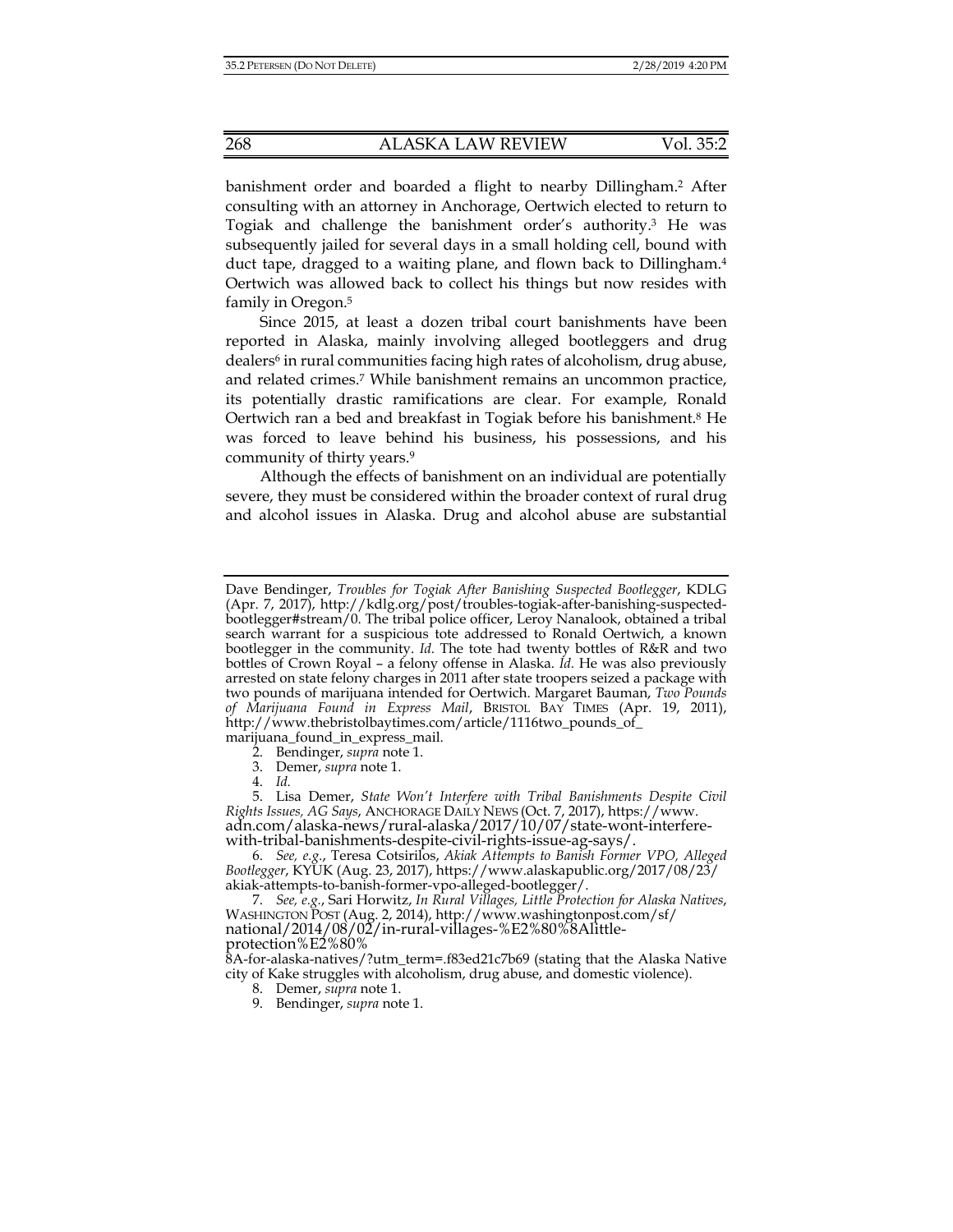problems in rural Alaskan communities.10 Given that rural Alaskan communities are  $80\%$  Alaska Native, $11$  drug and alcohol abuse are substantial problems for Alaska Natives as well. Indeed, Alaska sees 50% more heroin-related deaths and twice as many deaths from prescription opioids than the national average.12 Alcohol leads to even more deaths, injuries, and arrests than heroin and prescription opioids.13 Alaska Natives die from alcohol abuse at a rate 7.1 times higher than U.S. whites.14

These Alaska Native communities also face some of the worst crime rates in the United States—domestic violence at ten times the national average, physical assault of women twelve times, and rape three times.15 According to the Alaska Bureau of Investigation 2014 Annual Drug Report, "the greatest contributing factor to violent crimes – including domestic violence and sexual assault – is drug and alcohol abuse."16 In fact, 97% of crimes Alaska Natives committed, in rural and urban areas, involved alcohol or drugs.17

Elsewhere in the United States, local, state, and federal law enforcement agencies typically handle drug- and alcohol-related violations.18 However, Alaska Natives often lack adequate access to law enforcement resources.19 At least seventy-five remote Alaskan villages

 14. Ian Blake et al., ALASKA NATIVE MORTALITY UPDATE: 2009-2013, at 14 (Alaska Native Tribal Health Consortium, June 2016), http://www.anthctoday. org/epicenter/publications/Mortality/Alaska-Native-Mortality-Update-2009- 2013.pdf.

15. Horwitz, *supra* note 7.

 <sup>10.</sup> Horwitz, *supra* note 7.

 <sup>11.</sup> SCOTT GOLDSMITH, UNIV. OF ALASKA ANCHORAGE – INSTITUTE OF SOC. AND ECON. RESEARCH, UNDERSTANDING ALASKA'S REMOTE RURAL ECONOMY, UA RESEARCH SUMMARY NO. 10 (2008).

 <sup>12.</sup> Lisa Demer, *Alaska's Heroin Problem Brings Together State, Local and Federal Leaders in Search of a Solution*, ANCHORAGE DAILY NEWS (Sept. 20, 2016), https://www.adn.com/alaska-news/rural-alaska/2016/09/20/federal-statelocal-leaders-put-attention-on-alaskas-heroin-problem/.

 <sup>13.</sup> *Id.*

 <sup>16.</sup> ALASKA STATE TROOPERS, ALASKA BUREAU OF INVESTIGATION STATEWIDE DRUG ENFORCEMENT UNIT 2014 ANNUAL DRUG REPORT 4 (2014), https://dps.alaska.gov/getmedia/e69d3457-f666-49d9-a6cd-d4320b911a34 /2014-annual-drug-report;.aspx.

 <sup>17.</sup> ALASKA RURAL JUSTICE & LAW ENF'T COMM'N, INITIAL REPORT AND RECOMMENDATIONS OF THE ALASKA RURAL JUSTICE AND LAW ENFORCEMENT COMMISSION, 54 n.102 (2006), http://www.law.state.ak.us/pdf/press/040606- ARJLEC-report.pdf.

 <sup>18.</sup> *See* BUREAU OF JUSTICE STATISTICS, DRUGS AND CRIME FACTS: ENFORCEMENT, https://www.bjs.gov/content/dcf/enforce.cfm (last visited Sept. 30, 2018) ("[F]ederal, state, and local agencies share responsibility for enforcing the Nation's drug laws.").

 <sup>19.</sup> INDIAN LAW AND ORDER COMM'N, A ROADMAP FOR MAKING NATIVE AMERICA SAFER (2013).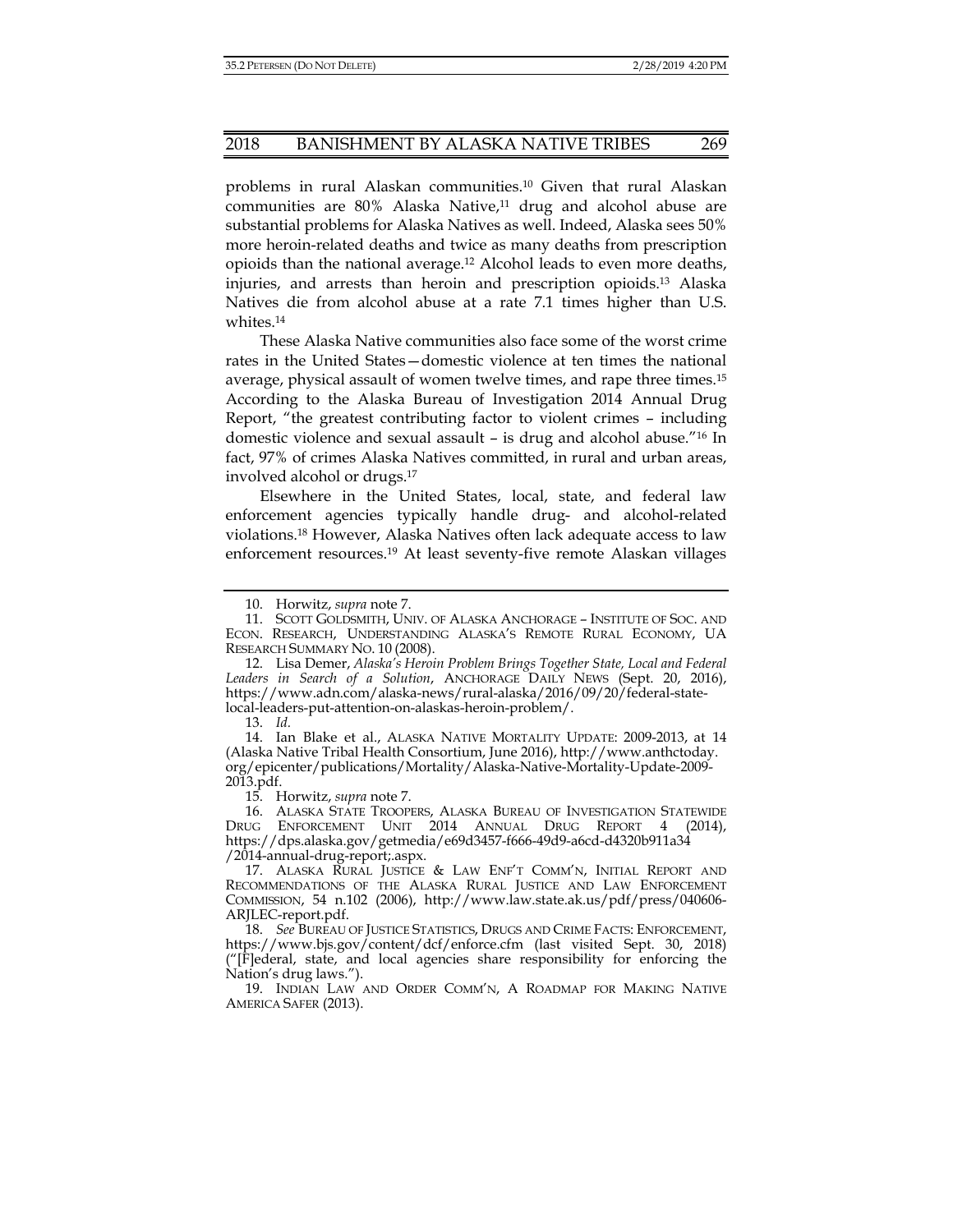have no law enforcement presence at all.<sup>20</sup> These villages, and those that depend on minimally-trained village public safety officers, rely on Alaska State Troopers for their law enforcement needs—a force with only one trooper per million acres of land.21 It can often take more than a day for law enforcement to arrive in a village due to limited personnel, vast distances, and unpredictable weather—if they are able to come at all.22 In a recent incident in Quinhagak, villagers contacted state troopers over the course of several months to report their suspicions about local drug dealers.23 Troopers did not fly to the community to investigate until after a young woman died from a drug overdose.24 Faced with these drug and alcohol issues and insufficient access to law enforcement, it is not surprising that some communities have turned to banishment as a response.25

The State of Alaska has elected to maintain a hands-off approach to banishment thus far—somewhat understandably given the competing community and individual interests.26 Alaska Attorney General Jahna Lindemuth has stated that banishment is a traditional form of tribal justice that is processed as a private civil action over which the state has no authority.27 While this approach is more understandable when banished individuals are Alaska Natives living in Alaska Native communities, its justification becomes strained when banishment is enforced against non-Natives like Ronald Oertwich.28

 <sup>20.</sup> *Id.*

 <sup>21.</sup> Horwitz, *supra* note 7.

 <sup>22.</sup> *Id.*

 <sup>23.</sup> Lisa Demer, *After a Young Woman's Death From a Heroin Overdose, an Alaska Village Looks Inward,* ANCHORAGE DAILY NEWS (Sept. 20, 2016), https://www.adn.com/alaska-news/rural-alaska/2016/09/18/after-a-youngwomans-heroin-death-an-alaska-village-looks-inward/.

 <sup>24.</sup> *Id.*

 <sup>25.</sup> *See* Rachel D'Oro, *Alaska AG Outlines State Position on Tribal Banishment*, SEATTLE TIMES (Oct. 17, 2017), https://www.seattletimes.com/nation-world/ alaska-ag-outlines-state-position-on-tribal-banishment/. Alaska Attorney General Jahna Lindemuth has said that "[b]anishment is a very extreme remedy even under tribal law – and it's very much, I think, the community feeling that there's no law enforcement in their community," and that people may feel banishment is the only option. *Id.*

 <sup>26.</sup> *Id.*

 <sup>27.</sup> *Id.*

 <sup>28.</sup> Demer, *supra* note 1. Oertwich was a non-Native resident of Togiak when he was banished for alcohol importation. *Id.* And at least one other tribal court has banished a non-Native for bootlegging and drug-related offenses. *See* Lisa Demer, *Man Banished from Alaska Indigenous Community for Bootlegging,* RADIO CANADA INT'L (Aug. 24, 2017), http://www.rcinet.ca/eye-on-the-arctic/2017/08/24/

man-banished-from-alaska-indigenous-community-for-bootlegging/ (discussing the case of Jacques Cooper, a non-Native banished from the village of Akiak until 2040 for alleged bootlegging and selling of marijuana to minors).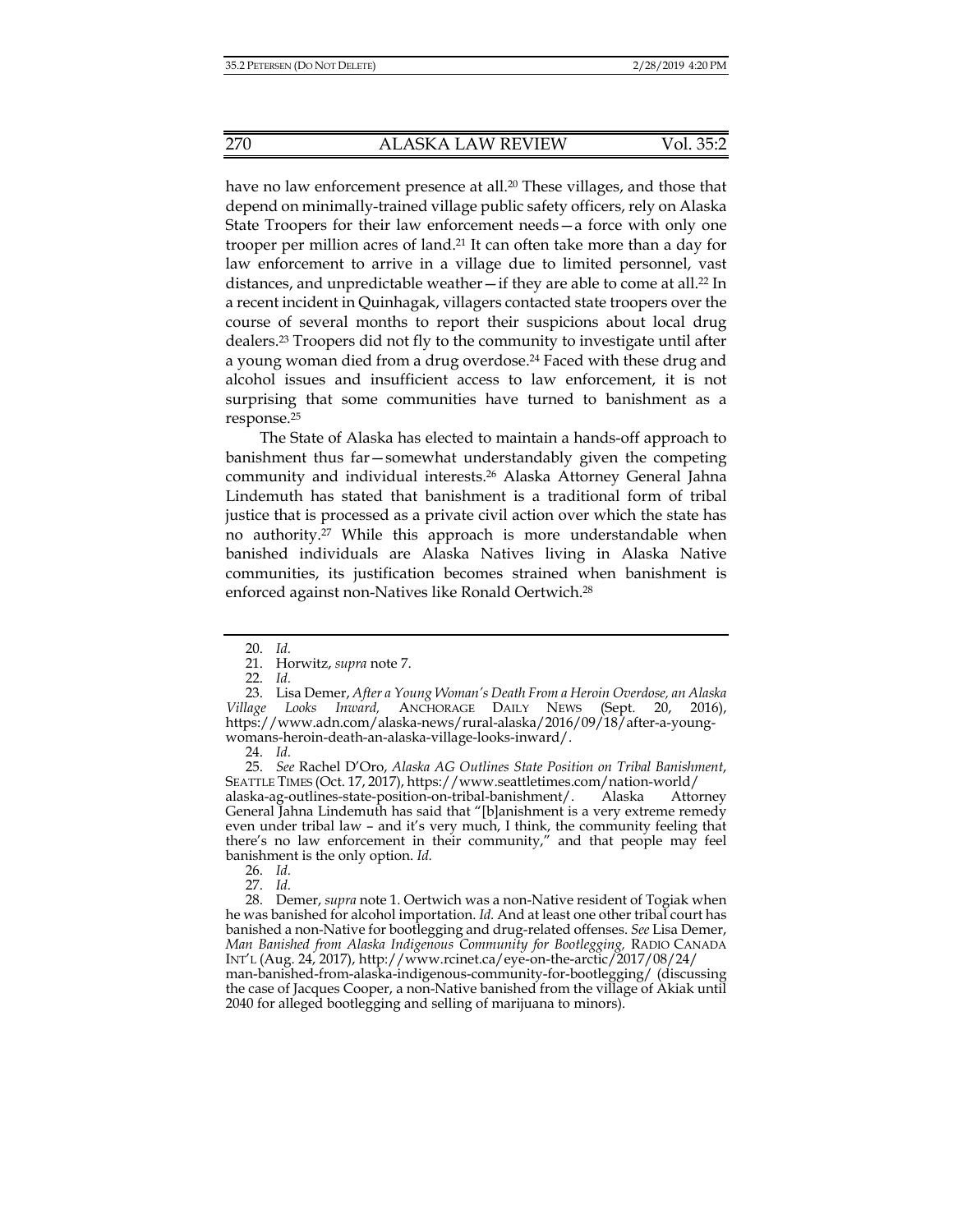The question of whether tribes can banish non-Natives for alcohol and drug violations depends on tribal jurisdiction over these issues and individuals. Tribes throughout the United States are recognized as sovereign governments with specific, defined powers.<sup>29</sup> Tribes have inherent power to determine tribal membership, regulate domestic relations among members, prescribe rules of inheritance, and create tribal governments and courts.30 These tribal courts have limited jurisdiction over certain individuals and types of cases.31 Specifically, tribes in Alaska clearly have subject matter jurisdiction over cases involving the possession of alcohol, bootlegging, drunk and disorderly conduct, driving under the influence, the sale and possession of drugs, juvenile matters, and domestic relations.32 Additionally, while tribal courts cannot exercise criminal jurisdiction over non-Natives without congressional authorization,<sup>33</sup> criminal cases are often handled as civil or "quasicriminal" cases in Alaskan tribal courts, circumventing this restriction to some extent.34

In other U.S. States, tribal jurisdiction is often defined by the boundaries of Indian reservations.<sup>35</sup> However, Alaska only has one reservation in Metlakatla.36 Alaska Native allotments and restricted townsites may qualify as Indian country, but no concrete determination has been made.37 Thus, Alaska Native tribes must look beyond landbased jurisdiction to claim broader jurisdiction over non-Natives. Additionally, even when tribal courts have subject matter jurisdiction, non-Natives generally must consent to the tribal court's authority, either explicitly or implicitly, for the tribal court to claim jurisdiction.<sup>38</sup>

 <sup>29.</sup> *See* ALASKA LEGAL SERVS. CORP., TRIBAL JURISDICTION IN ALASKA: CHILD PROTECTION, ADOPTION, JUVENILE JUSTICE, FAMILY VIOLENCE AND COMMUNITY SAFETY (2012), http://www.ajc.state.ak.us/acjc/alaska%20natives/trjur12.pdf.

 <sup>30.</sup> *Id.* at 18 (citing Montana v. United States, 450 U.S. 544, 564 (1981)).

 <sup>31.</sup> *Id.* 

 <sup>32.</sup> *Id.* 

 <sup>33.</sup> Oliphant v. Suquamish Tribe, 435 U.S. 191, 208 (1978).

 <sup>34.</sup> *See infra* Section III(A).

 <sup>35.</sup> *Frequently Asked Questions*, U.S. DEPT. OF THE INTERIOR: INDIAN AFFAIRS, https://www.bia.gov/frequently-asked-questions (last visited Sept. 30, 2018).

 <sup>36.</sup> Krista Langlois, *Tribes Now Prosecute Non-Native Offenders, Alaska Scrambles to Catch Up*, HIGH COUNTRY NEWS (May 21, 2014), https://www.hcn. org/blogs/goat/tribes-move-to-prosecute-non-native-offenders-alaskascrambles-to-catch-up.

 <sup>37.</sup> ALASKA LEGAL SERVS. CORP.,*supra* note 29, at 16. In general, Indian country is "the territorial area over which a tribe can make and enforce laws." LISA JAEGAR, TRIBAL COURT DEVELOPMENT: ALASKA TRIBES at ch. 1 (3d ed. 2002), http://thorpe. ou.edu/AKtribalct/chapter\_one.html. Indian country includes all land within an Indian reservation, all dependent Indian communities, and Indian allotments with non-extinguished Indian titles. 18 U.S.C. § 1151 (2012).

 <sup>38.</sup> *See infra* Section III(B)(ii).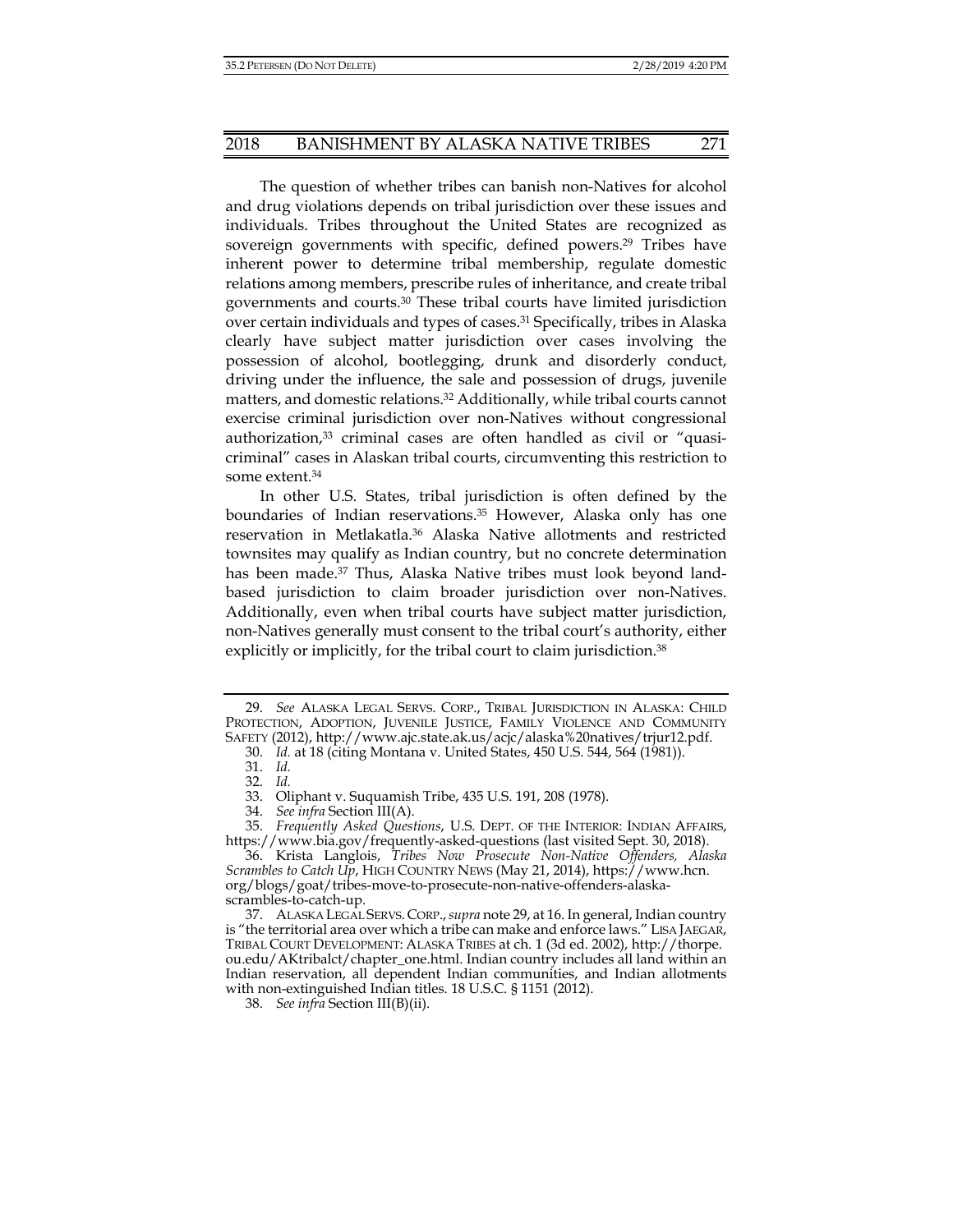This Note will first provide background information on current tribal sovereignty and tribal court jurisdiction in Alaska. This Note will then argue that, outside Alaska's limited Indian Country, tribal courts currently lack the authority to banish non-Native Alaskans because they have not consented to the tribal court's authority. This Note will argue that tribal jurisdiction and authority should be expanded to allow tribal banishments to protect the welfare of rural Alaska Native communities. Alaska's expansive size, limited rural law enforcement, and drug and alcohol issues justify this unique response of expanding tribal jurisdiction over non-Natives. Granting tribal courts this jurisdiction would empower rural Alaska Natives to address the high rates of alcohol and drug-related crime in their communities while simultaneously decreasing the burdens on the Alaska State Troopers. Thus, the State of Alaska should work with the United States federal government to grant tribal courts the authority to banish non-Natives in specific, limited situations.

## **II. BACKGROUND**

Before discussing whether Alaska Native tribes have the power to banish non-Natives from rural Alaskan villages, this Section will discuss tribal sovereignty, how federal and state governments regulate Alaska Native tribes, the structure and authority of tribal courts, and the basics of banishment.

# **A. Tribal Sovereignty**

Tribes have the power to create tribal courts, enact laws on matters within their jurisdiction, and enforce those laws.39 Under the Indian Tribal Justice Act, "Indian tribes possess the inherent authority to establish their own form of government, including tribal justice systems."40 This authority comes from the sovereign power of the tribe that functions in conjunction with the sovereign power of the United States.<sup>41</sup>

Tribes functioned as sovereign nations long before the arrival of Europeans in the Americas.42 By the time European-American settlers

 <sup>39.</sup> *Federal Recognition of Alaska Tribes and Relations with the State of Alaska*, UNIV. OF ALASKA FAIRBANKS, http://tribalmgmt.uaf.edu/tm112/Unit-4/Federal-Recognition-of-Alaska-Tribes-and-Relations-with-the-State-of-Alaska (last visited Sept. 30, 2018) [hereinafter *Federal Recognition of Alaska Tribes*].

 <sup>40.</sup> Indian Tribal Justice Act, 25 U.S.C. § 3601(4) (2012).

 <sup>41.</sup> *Federal Recognition of Alaska Tribes*, *supra* note 39.

 <sup>42.</sup> *See generally* Thomas E. Gillispie, *An Overview of Alaskan's Prehistoric Cultures*, ALASKA DEPT. OF NAT. RES., http://dnr.alaska.gov/parks/oha/

publications/oha173overviewofalaskaprehistory.pdf (last visited Oct. 20, 2018); *see also* ERNEST S. BURCH, ALLIANCE AND CONFLICT: THE WORLD SYSTEM OF THE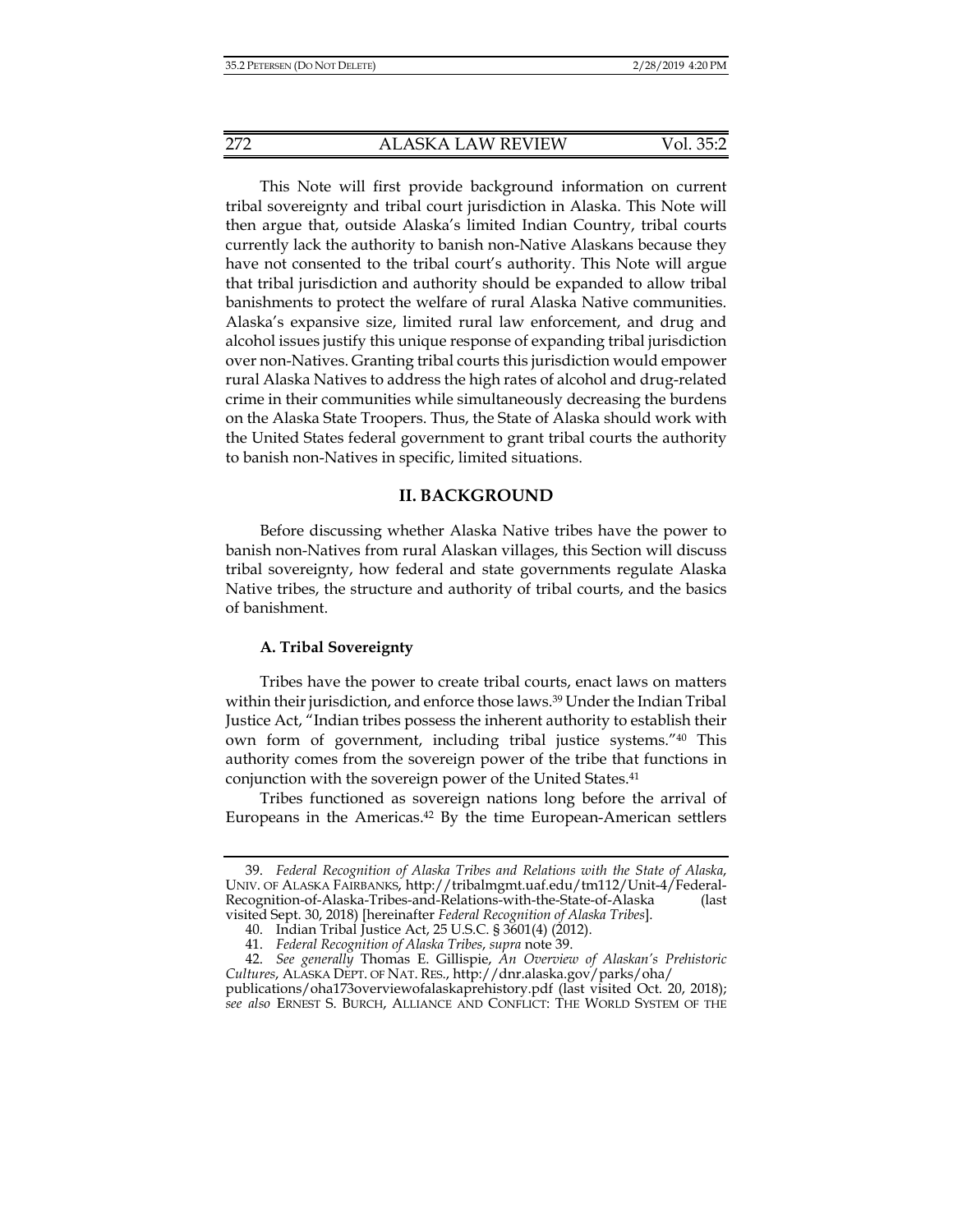reached Alaska in the 1700s, Alaska Native tribes including "the Tlingits, Haidas, Athabaskans, Eskimos, and Aleuts had defined territorial boundaries."43 "Their citizens thought of themselves as being separate peoples and they engaged one another in war and in trade."44

The sovereignty of these tribes was never extinguished after the United States was formed and Alaska became a state, and tribal governments continue to have specific sovereign powers.<sup>45</sup> "Perhaps the most basic principle of all Indian law . . . is that those powers lawfully vested in an Indian nation are not, in general, delegated powers granted by express acts of Congress, but rather 'inherent powers of a limited sovereignty which have [sic] never been extinguished.'"46 Congress limited or terminated all sovereign powers that were inconsistent with tribal dependence on the United States when tribes were incorporated into the United States, namely the powers to declare war, control currency, and form treaties.<sup>47</sup> But tribes retained the power to determine their own membership, form of government, justice system, and internal affairs.48

A 1993 Department of the Interior opinion officially recognized Alaska Native tribes, ascribing them "all the immunities and privileges available to other federally acknowledged Indian tribes by virtue of their government-to-government relationship with the United States as well as the responsibilities, powers, limitations and obligations of such tribes."49 Despite this, the sovereign status of Alaska Native tribes remained unclear until the Alaska Supreme Court acknowledged the sovereignty of Alaska Natives in *John v. Baker*. 50 With this recognized sovereignty, Alaska Native tribes can have tribal governments and courts that function separately from the State of Alaska and the United States federal

IÑUPIAQ ESKIMOS 3 (2005) (stating that early-nineteenth century tribes were analogous to modern nations).

 <sup>43.</sup> *See Alaska's Prehistoric and Protohistoric Past*, ALASKA HUMANITIES FORUM, http://www.akhistorycourse.org/alaskas-cultures/alaskas-heritage/chapter-2- 1-alaskas-prehistoric-and-protohistoric-past (last visited Apr. 27, 2018).

 <sup>44.</sup> BURCH, *supra* note 42, at 3.

 <sup>45.</sup> DAVID S. CASE & DAVID A. VOLUCK, ALASKA NATIVES AND AMERICAN LAWS 438 (3d ed. 2012).

 <sup>46.</sup> United States v. Wheeler, 435 U.S. 313, 322–23 (1978).

 <sup>47.</sup> *Frequently Asked Questions*, U.S. DEPT. OF THE INTERIOR: INDIAN AFFAIRS, https://www.bia.gov/frequently-asked-questions (last visited Sept. 30, 2018).

 <sup>48.</sup> CASE & VOLUCK, *supra* note 45, at 380.

 <sup>49.</sup> U.S. DEPT. OF THE INTERIOR, GOVERNMENTAL JURISDICTION OF ALASKA NATIVE VILLAGES OVER LAND AND NON-MEMBERS (1993).

 <sup>50.</sup> *See* 982 P.2d 738, 752 (Alaska 1999), *cert. denied*, 528 U.S. 1182 (2000) (identifying and following Congressional intent that "tribal sovereignty with respect to issues of tribal self-governance exists unless divested" by treaty or statute).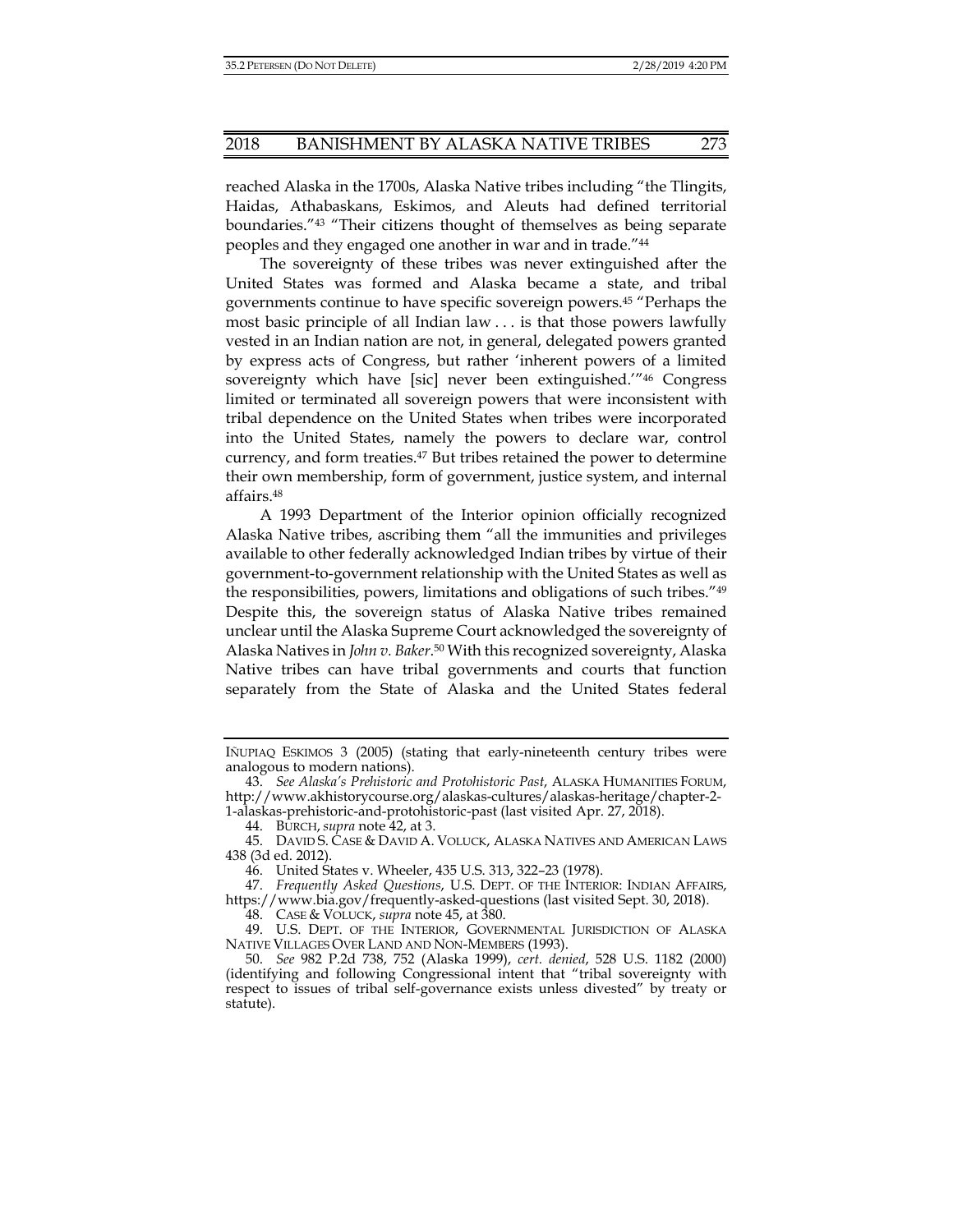government.51 Without sovereign power, tribes would be unable to control who has membership in their tribe, who receives tribal benefits, and who receives custody of a child in an internal dispute. Absent these powers, the question of whether tribes could banish even tribal members from a village would be a clear no.

## **B. Federal and State Regulation of Tribes**

Alaska Native sovereign nations existed long before the United States Constitution.<sup>52</sup> This pre-constitutional status "places them firmly beyond the scope of the U.S. Constitution and the Bill of Rights."53 However, this does not mean that tribes are left unregulated by federal and state governments. Because of the tribes' incorporation into the United States, Congress does have plenary power to regulate Indian affairs and can "limit, modify or eliminate the powers of local selfgovernment which the tribes otherwise possess."54 This federal power to regulate is "explicitly and implicitly rooted in the Constitution,"55 and also found in the federal government's guardianship responsibility to the tribes.<sup>56</sup>

The power to regulate Indian affairs is exclusive to the federal government.57 States only become directly involved when Congress delegates specific powers to them.<sup>58</sup> However, State support of tribes' governmental and judicial activities remains important and state-tribe cooperation facilitates tribal sovereignty.59 As will be discussed later in this Note, this state cooperation is especially important in Alaska because of the lack of Indian country, the associated absence of broad federal jurisdiction, and the resultant coextensive jurisdiction with state courts. $60$ 

58. *Id.* 

 <sup>51.</sup> CASE & VOLUCK, *supra* note 45, at 380.

 <sup>52.</sup> Angela R. Riley, *Good (Native) Governance*, 107 COLUM. L. REV. 1049, 1055 (2007).

 <sup>53.</sup> *Id.*

 <sup>54.</sup> Santa Clara Pueblo v. Martinez, 436 U.S. 49, 56 (1978).

 <sup>55.</sup> Morton v. Mancari, 417 U.S. 535, 551–52 (1974).

 <sup>56.</sup> *Id.* at 551.

 <sup>57.</sup> U.S. DEPT. OF THE INTERIOR: INDIAN AFFAIRS, *supra* note 47; Nell Jessup Newton, *Federal Power over Indians: Its Sources, Scope, and Limitations*, 132 U. PENN. L. REV. 195, 237 (1984).

 <sup>59.</sup> *See Federal Recognition of Alaska Tribes*, *supra* note 39 (explaining the history of state government opposition to tribal sovereignty and the importance of state control of agencies that interact with tribes).

 <sup>60.</sup> *See infra* Section III.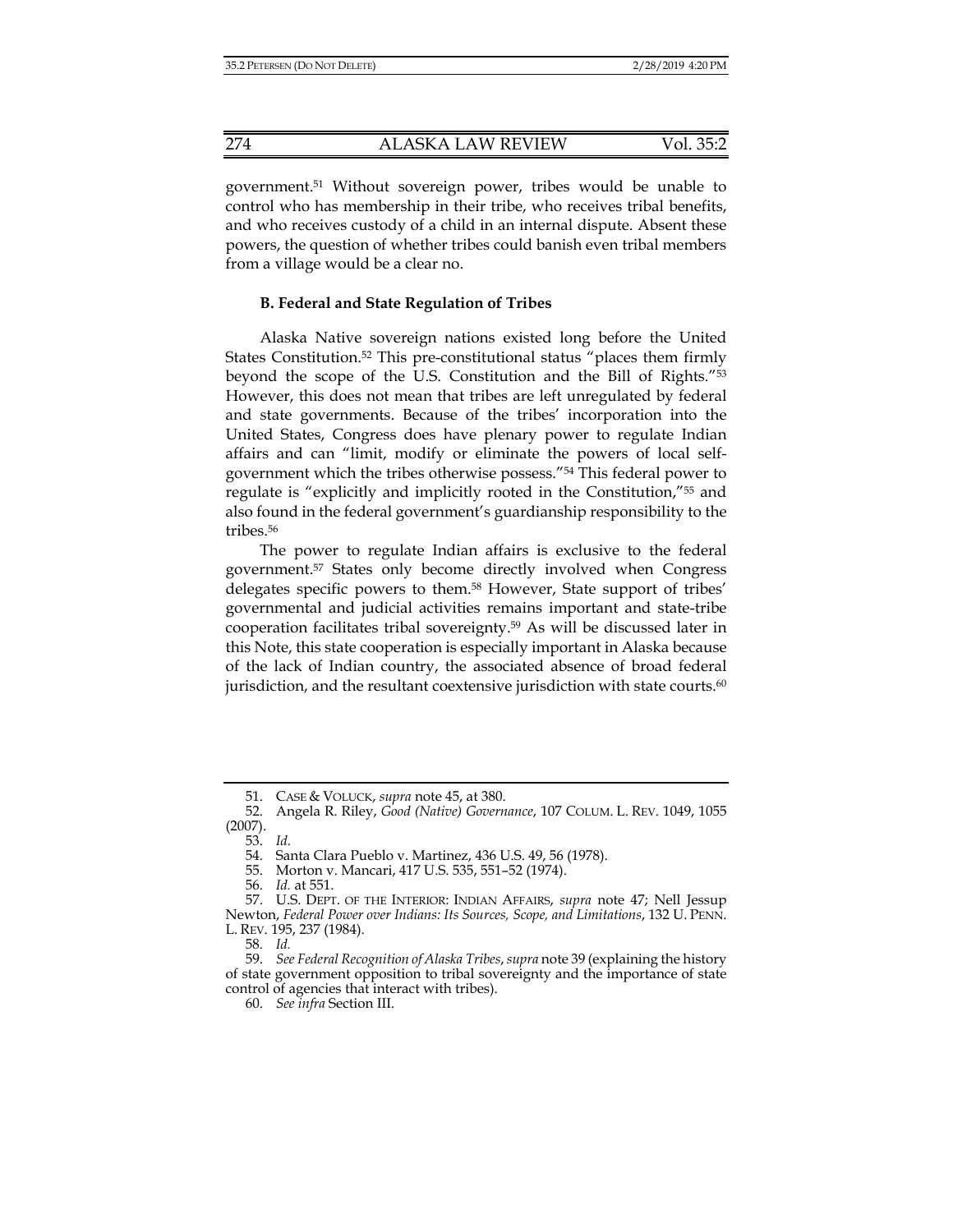# **C. Tribal Courts**

Tribal sovereignty includes the power to create tribal courts to enforce tribal laws.<sup>61</sup> More than half of the 229 recognized tribes in Alaska are developing or have created active tribal courts.<sup>62</sup> These tribal courts are intended to improve access to a court system in rural Alaska Native communities while incorporating tribal culture into the justice system.63

Tribal court structures differ from tribe to tribe.<sup>64</sup> As sovereigns, individual tribes can choose a structure that best fits their cultural history and community needs.65 While tribal courts in the Lower 48 tend to mirror the adversarial nature of U.S. state and federal courts, Alaska tribal courts focus more on healing than punishment.<sup>66</sup> For example, informal hearing styles and justice circles are common in Alaska's tribal courts.67

Tribal courts are typically comprised of respected members of a tribe, including members of the tribal council and tribal elders—but not attorneys.68 Judges can be "appointed by the council, elected by the tribal membership, or a combination of elected and appointed judges may be used."69 In smaller villages, the tribal council typically also serves as the tribal court.70 Consensus decision-making is common in Alaska Native tribal courts, with panels of judges making decisions as a group and in consultation with the broader community.71

Tribal courts deal with civil and criminal matters.72 They typically hear a wide variety of cases, including child custody, adoptions and guardianships, child protection, domestic violence, probate, alcohol violations, juvenile delinquency, misdemeanor offenses, and fish/game/marine mammal protection.73 State and tribal courts have concurrent jurisdiction over these matters—whichever court hears a case

65. *Id.* 

 <sup>61.</sup> CASE & VOLUCK, *supra* note 45, at 437.

 <sup>62.</sup> *Modern Tribal Governments in Alaska*, UNIV. OF ALASKA FAIRBANKS, http://tribalmgmt.uaf.edu/tm112/Unit-4/Modern-Tribal-Governments-in-

Alaska (last visited Sept. 30, 2018) [hereinafter *Modern Tribal Governments*].

 <sup>63.</sup> Geoffrey Wildridge, *President's Column: Access to Justice: The Continuing Debate over the Role of Tribal Courts in Rural Alaska*, 38 ALASKA BAR RAG 2, 3 (2014). 64. JAEGAR, *supra* note 37, at ch. 4.

 <sup>66.</sup> ALASKA LEGAL SERVS. CORP., *supra* note 29, at 27.

 <sup>67.</sup> JAEGAR, *supra* note 37, at ch. 3.

 <sup>68.</sup> *Modern Tribal Governments*, *supra* note 62.

 <sup>69.</sup> JAEGAR, *supra* note 37, at ch. 3.

 <sup>70.</sup> *Id.* 

 <sup>71.</sup> *Id.*

 <sup>72.</sup> *Id.* 

 <sup>73.</sup> *See* ALASKA LEGAL SERVS. CORP., *supra* note 29; *Federal Recognition of Alaska Tribes and Relations with the State of Alaska*, UNIV. OF ALASKA FAIRBANKS, http://tribalmgmt.uaf.edu/tm112/Unit-4/Federal-Recognition-of-Alaska-Tribes-and-Relations-with-the-State-of-Alaska (last visited Apr. 27, 2018).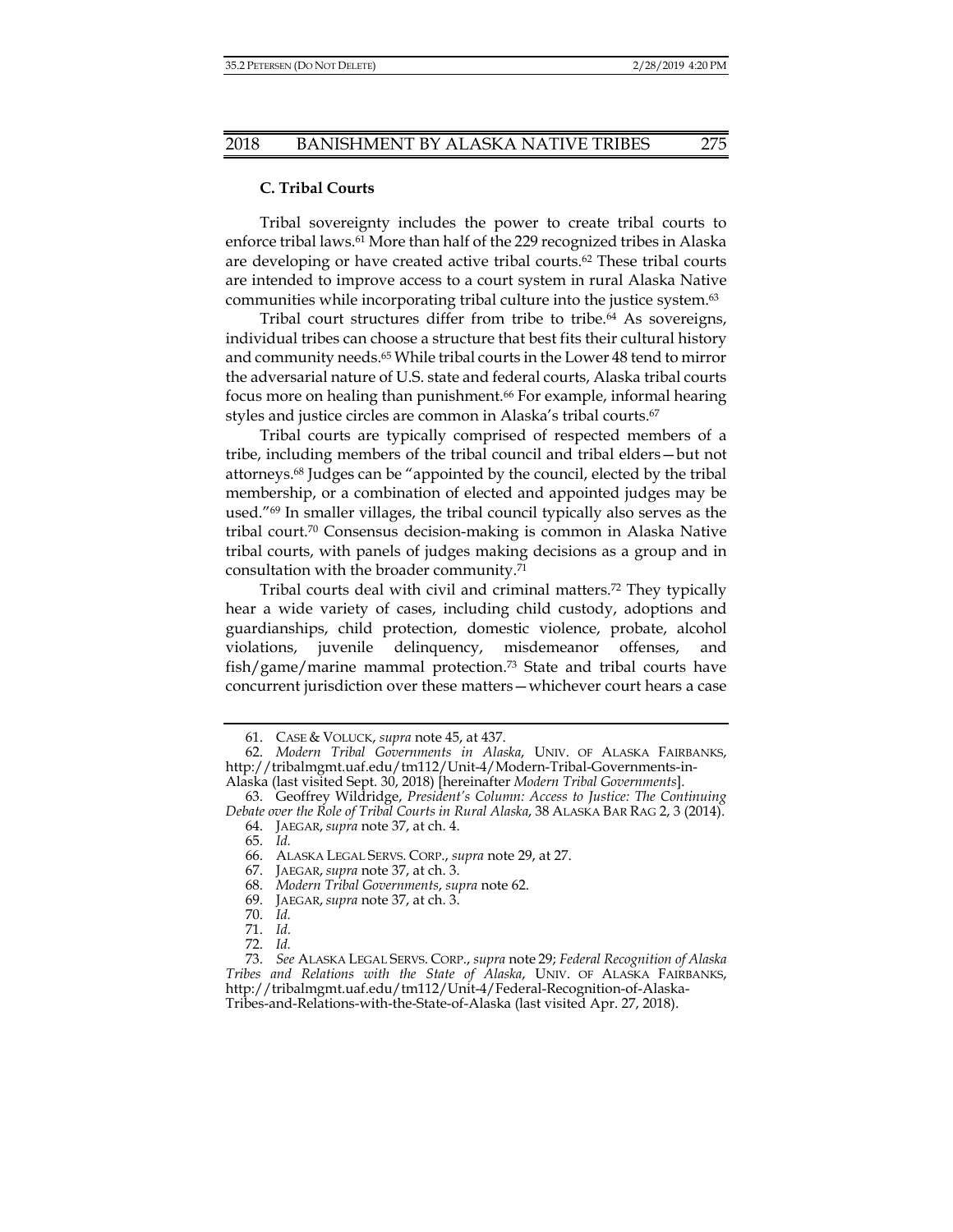first generally assumes jurisdiction over that matter.74 However, tribal court decisions are subject to habeas corpus review in federal court.75

Tribal courts are regulated under the Indian Civil Rights Act  $(ICRA)$ ,<sup>76</sup> which guarantees certain rights to parties brought before the court. These rights include: protection from double jeopardy,<sup>77</sup> selfincrimination,78 cruel and unusual punishment,79 equal protection of the law, $80$  and due process. $81$  The ICRA also limits tribal court punishments to three years imprisonment or a \$15,000 fine.82

# **D. Banishment**

Several tribal courts in Alaska have recently banished tribal members and non-members from their communities.83 Banishment is a traditional form of punishment indigenous communities, including Alaska Native tribes, use to prevent an undesirable person from remaining in a specific village or other tribal area.<sup>84</sup> The punishment can be broad or limited in scope, preventing a person's access to a specific part of a community or an entire village, for a short or extended period of time.85 Banishment has made a resurgence recently as isolated rural communities try to deal with increasing drug and alcohol related crime.<sup>86</sup>

Traditionally, banishment was intended to serve a rehabilitative purpose, with the banished person returning to and reintegrating with the community at the end of the banishment period.87 For example, in 1994, two Alaskan teenage boys, members of the Tlingit tribe, committed

80. *Id.* § 1302(a)(8).

82. *Id.* § 1302(b).

 <sup>74.</sup> *Alaska Tribal Sovereignty and Jurisdiction: Major Case Law Affecting Alaska Tribal Jurisdiction*, UNIV. OF ALASKA FAIRBANKS, http://tribalmgmt.uaf.edu/ tm112/Unit-4/Alaska-Tribal-Sovereignty-and-Jurisdiction-Major-case-lawaffecting-Alaska-tribal-jurisdiction (last visited May 2, 2018).

 <sup>75.</sup> JAEGAR, *supra* note 37, at ch. 1.

 <sup>76.</sup> Indian Civil Rights Act of 1968, 25 U.S.C. §§ 1301–03 (2012).

 <sup>77.</sup> *Id.* § 1302(a)(3).

 <sup>78.</sup> *Id.* § 1302(a)(4).

 <sup>79.</sup> *Id.* § 1302(a)(7)(A).

 <sup>81.</sup> *Id.*

 <sup>83.</sup> *See, e.g.*, Cotsirilos, *supra* note 6. Although the validity of banishment as a punishment can be debated, this issue falls beyond the scope of this Note. At least one court has indicated that tribal courts have the authority to banish individuals from their communities, at least in limited circumstances. *See* Village of Perryville v. Tague, No. 3AN-00-12245 CI, 2003 WL 25446105 (Alaska Super. Ct. 2003) (holding that Alaska Native tribes have the right to banish tribal members from their villages, at least as a response to violent behavior).

 <sup>84.</sup> Riley, *supra* note 52, at 1103.

 <sup>85.</sup> *Id.* at 1106.

 <sup>86.</sup> *Id.* at 1104.

 <sup>87.</sup> *Id.* at 1103–04.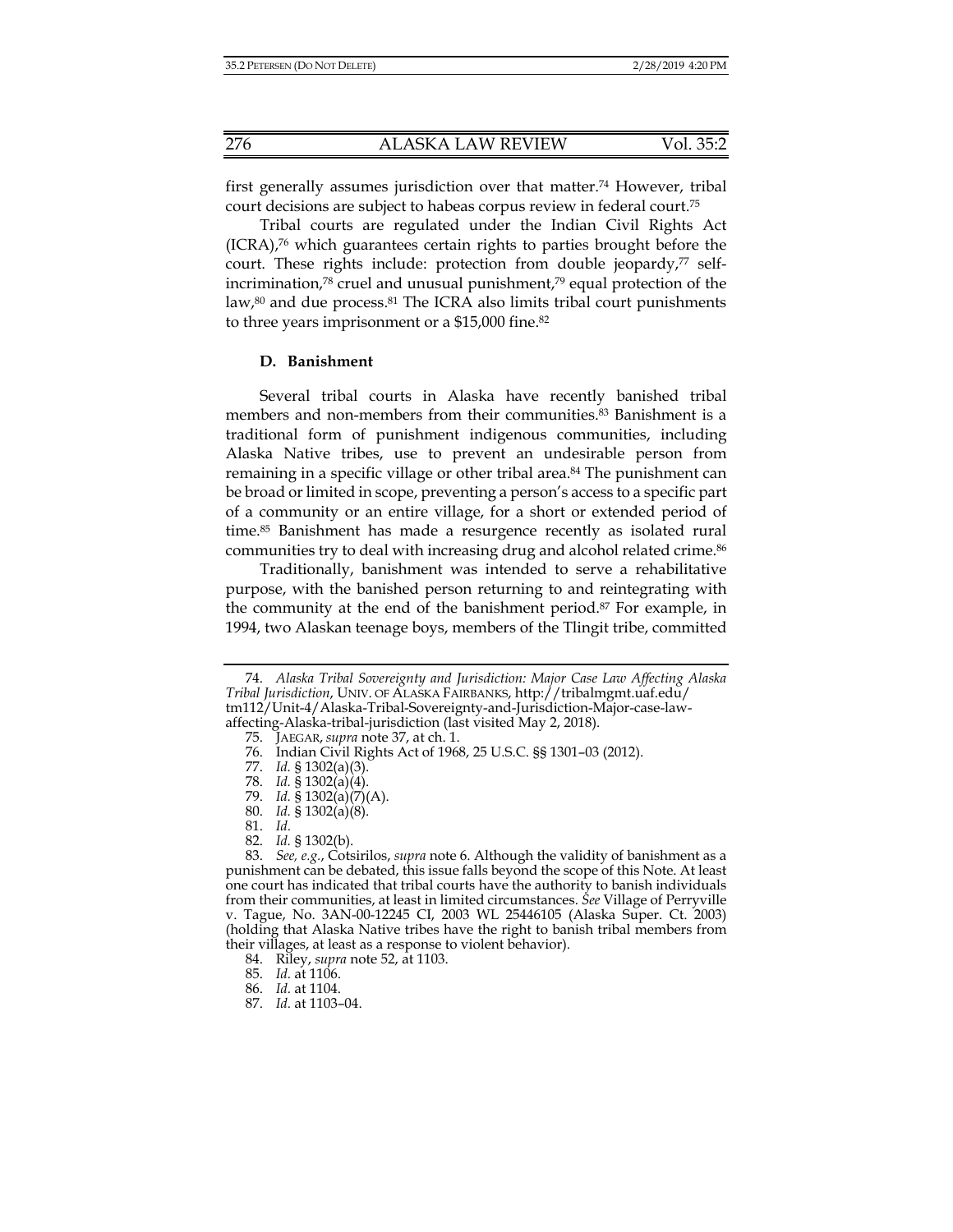an armed robbery in Washington State.<sup>88</sup> The charges were ultimately transferred to a Tlingit tribal court that imposed a sentence of one year of banishment to uninhabited islands in the Gulf of Alaska, plus restitution to the victim.89 The banishment was intended to serve a rehabilitative purpose, "requir[ing] these young men to improve themselves and to ruminate upon their crime."90 The banishment was for a limited period of time and provided for the teenagers' future return to and reintegration with Tlingit tribal society.<sup>91</sup>

# **II. BANISHMENT AND TRIBAL JURISDICTION OVER NON-NATIVES**

To claim jurisdiction over a person, a Native or non-Native, an Alaska Native tribal court must satisfy three requirements:

- (A) Jurisdiction over the matter (subject matter jurisdiction)<sup>92</sup>
- (B) Jurisdiction over the parties (personal jurisdiction)<sup>93</sup>
- (C) Reasonable notice and opportunity to be heard for the defendant (due processprotections)<sup>94</sup>

## **A. Subject Matter Jurisdiction**

Tribal courts in Alaska, and throughout the Lower 48, cannot exercise criminal jurisdiction over non-Natives absent specific congressional authorization.95 In *Oliphant v. Suquamish Indian Tribe*, the United States Supreme Court stated that "[b]y submitting to the overriding sovereignty of the United States, Indian tribes therefore necessarily give up their power to try non-Indian citizens of the United States except in a manner acceptable to Congress."96 Thus, tribal jurisdiction over non-Natives arises almost exclusively over civil matters.

However, some cases typically considered criminal are often handled as civil cases or quasi-criminal cases in tribal courts throughout

 <sup>88.</sup> John Balzar, *Two Alaska Indian Youths Banished to Islands for Robbery*, L.A. TIMES (July 15, 1994), http://articles.latimes.com/1994-07-15/news/mn-15840 1\_alaska-indians.

 <sup>89.</sup> *Id.* 

 <sup>90.</sup> *Id.* 

 <sup>91.</sup> *Id.* 

 <sup>92.</sup> ALASKA LEGAL SERVS. CORP.*, supra* note 29, at 14.

 <sup>93.</sup> *Id.* 

 <sup>94.</sup> *Id.* 

 <sup>95.</sup> *See* Oliphant v. Suquamish Indian Tribe, 435 U.S. 191, 212 (1978) (holding that Indian tribes do not have the inherent power to assert criminal jurisdiction over non-Indians).

 <sup>96.</sup> *Id.* at 210.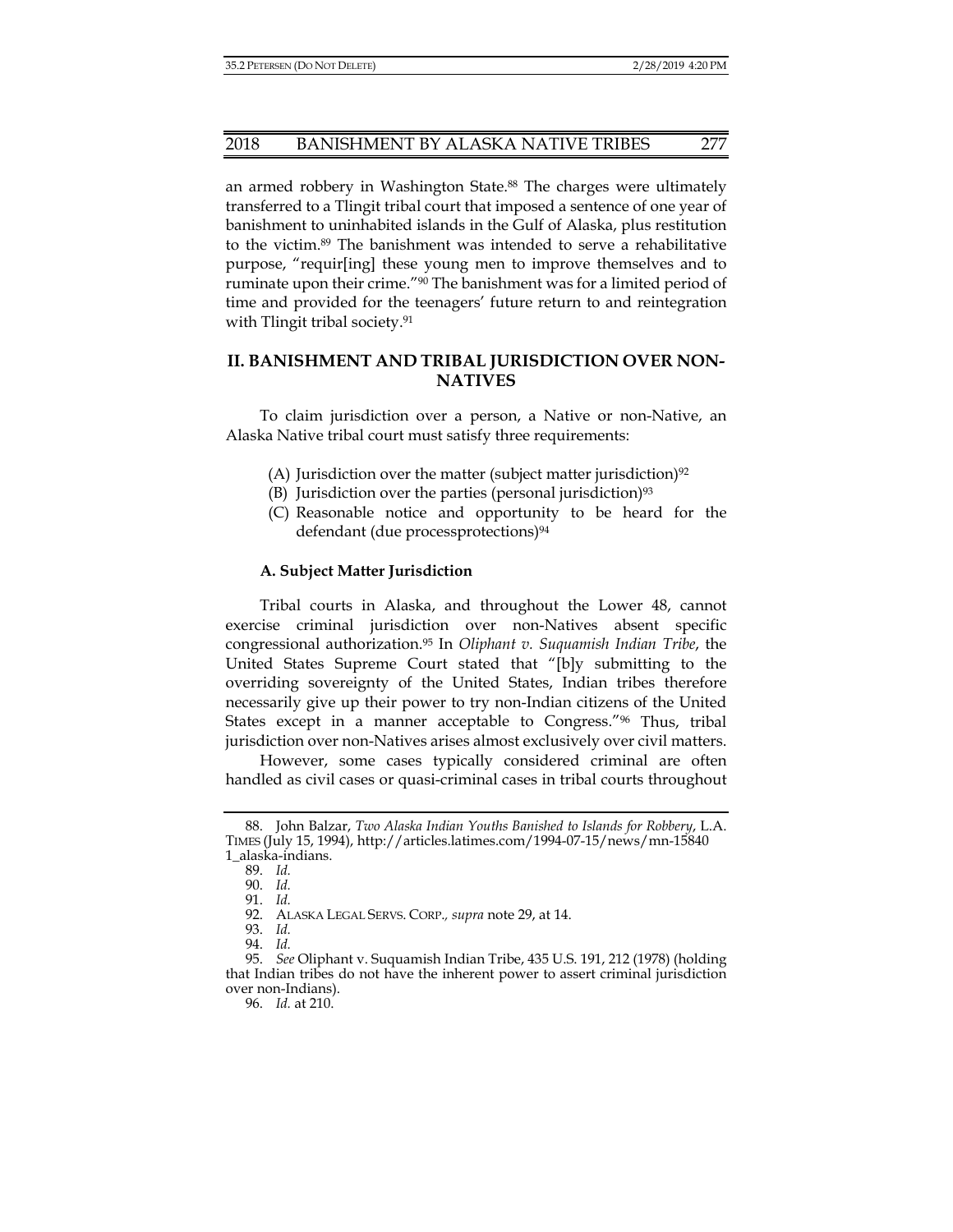Alaska, including alcohol importation, vandalism, and driving under the influence.97 Quasi-criminal cases are civil cases that result in punitive sanctions—a sanction that is "so 'divorced' from any remedial or compensatory goal that [it] constitute[s] punishment that invokes constitutional limits not implicated in ordinary civil process."98 Quasicriminal cases are defined by their associated "significant loss of liberty, often coupled with stigmatic harm"—such as with their use to prevent sex offenders from residing in certain areas.<sup>99</sup> This classification applies to tribal banishment of non-Native Alaskans and indicates that such banishment is likely quasi-criminal and not exclusively a civil matter. It is not clear whether Alaska Native tribal courts have jurisdiction over quasicriminal matters involving non-Natives. More clarification from the state government, federal government, or the courts is necessary.100

Alaska Native tribal courts have jurisdiction over limited types of cases. Federal law has recognized broad tribal jurisdiction in domestic relations cases, including marriage, divorce, custody, paternity, child support, adoption, and family violence.<sup>101</sup> Tribes in Alaska also have jurisdiction over cases involving the possession of alcohol, bootlegging, drunk and disorderly conduct, driving under the influence, sale and possession of drugs, juvenile cases, and domestic relations.102

Because Alaska Native tribes have jurisdiction over cases involving the possession of alcohol, bootlegging, and the sale and possession of drugs, tribal courts can assert subject matter jurisdiction over the types of cases considered in this Note. These cases must be brought as quasicriminal cases when banishment is a punishment option because tribal courts cannot exercise criminal jurisdiction over non-members and banishment is more severe than traditional civil penalties.

## **B. Personal Jurisdiction**

Subject matter jurisdiction alone is insufficient for tribal courts to claim jurisdiction over non-Native defendants like Ronald Oertwich. The court must also have personal jurisdiction over the parties involved in the case. The existence of personal jurisdiction differs depending on what

 <sup>97.</sup> ALASKA LEGAL SERVS. CORP.*, supra* note 29, at 27.

 <sup>98.</sup> Gregory Porter*, Uncivil Punishment: The Supreme Court's Ongoing Struggle with Constitutional Limits on Punitive Civil Sanctions*, 70 S. CAL. L. REV. 517, 521 (1997).

 <sup>99.</sup> John Kip Cornwell, *The Quasi-Criminality Revolution*, 85 UMKC L. REV. 311, 312 (2017).

<sup>100</sup>*.* ALASKA LEGAL SERVS. CORP., *supra* note 29, at 27.

 <sup>101.</sup> *Id.* at 18−19, 22−23.

 <sup>102.</sup> *Id.*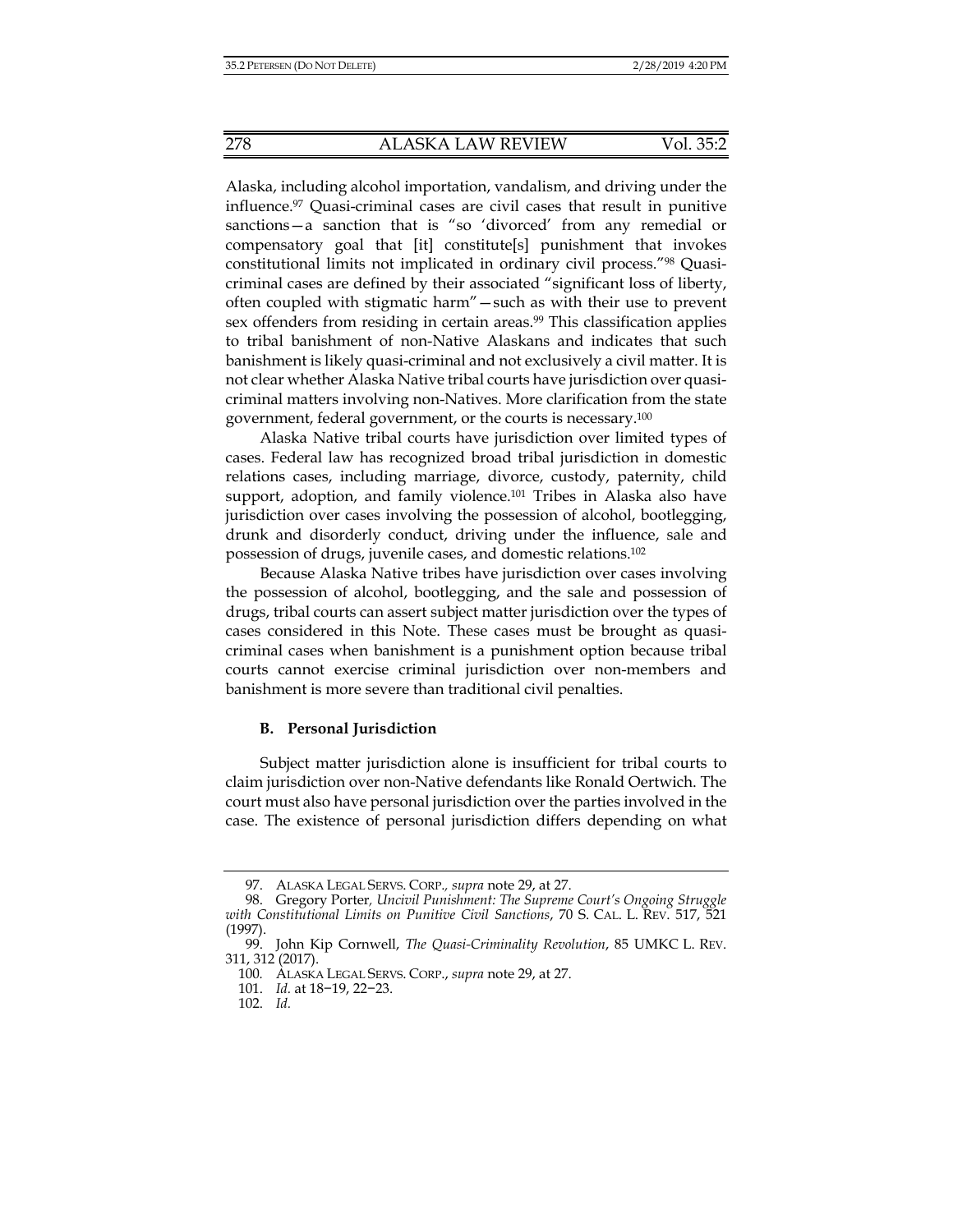type of land the incident happened on and whether the parties involved are tribal members or non-members.

*i. Land-Based Jurisdiction* 

Tribal jurisdiction based on physical territory is a more difficult proposition in Alaska than in the Lower 48 because of the absence of reservations in Alaska.103 With reservations, the borders of their landbased jurisdiction are more clearly defined and the tribes are empowered to make judgments on issues that arise within those borders as long as the issue is an appropriate topic for the tribal court and involves covered parties.104

However, most Alaska tribes lack the clear borders reservation lands provide. Before the Alaska Native Claims Settlement Act of 1971 (ANCSA), some 150 reservations existed in the state.105 Today, the state has only one recognized Native reservation, the Annette Island Reserve for Metlakatla Indians106—designated as a reservation by the Secretary of the Interior on August 23, 1944.107 As a reservation, Metlakatla is able to claim land-based jurisdiction over incidents that happen within the reservation's borders.108

Outside of Metlakatla, the majority of traditional Alaska Native lands were distributed through ANCSA.109 Land titles granted under ANCSA were vested in tribal corporations, not tribal governments.110 ANCSA did not create a formal reservation system and the lands distributed through it do not qualify as Indian country under federal law.111 Some commentators assert that Alaska Native Allotments112 and

111. *Id.* at 531–32.

 <sup>103.</sup> U.S. DEPT. OF THE INTERIOR: INDIAN AFFAIRS, *supra* note 47.

 <sup>104.</sup> *See* Montana v. United States, 450 U.S. 544, 566 (1981) (holding that tribes have the inherent authority to exercise civil jurisdiction on non-Indians within the tribe's reservation "when that conduct threatens or has some direct effect on the political integrity, the economic security, or the health or welfare of the tribe").

 <sup>105.</sup> CASE & VOLUCK, *supra* note 45, at 27.

 <sup>106.</sup> U.S. DEPT. OF THE INTERIOR: INDIAN AFFAIRS, *supra* note 47.

 <sup>107.</sup> U.S. DEPT. OF THE INTERIOR, CONSTITUTION AND BY-LAWS OF THE METLAKATLA INDIAN COMMUNITY ANNETTE ISLANDS RESERVE, ALASKA (1944).

 <sup>108.</sup> In Indian country, the *Montana* factors discussed below will apply. The tribe would be able to regulate non-Natives on their land when the non-Native has a consensual relationship with the tribe or a tribal member, Montana v. United States, 450 U.S. 544, 565 (1981), or when the non-Native threatens "the political integrity, the economic security, or the health and welfare of the Tribe," *id.* at 566.

 <sup>109.</sup> Alaska v. Native Village of Venetie Tribal Gov't, 522 U.S. 520, 524 (1998). 110. *Id.* 

 <sup>112.</sup> Alaska Native Allotments were established by the Alaska Native Allotment Act of 1906, 34 Stat. 197 (1906). The Act passed land from federal ownership to individual Alaska Native owners.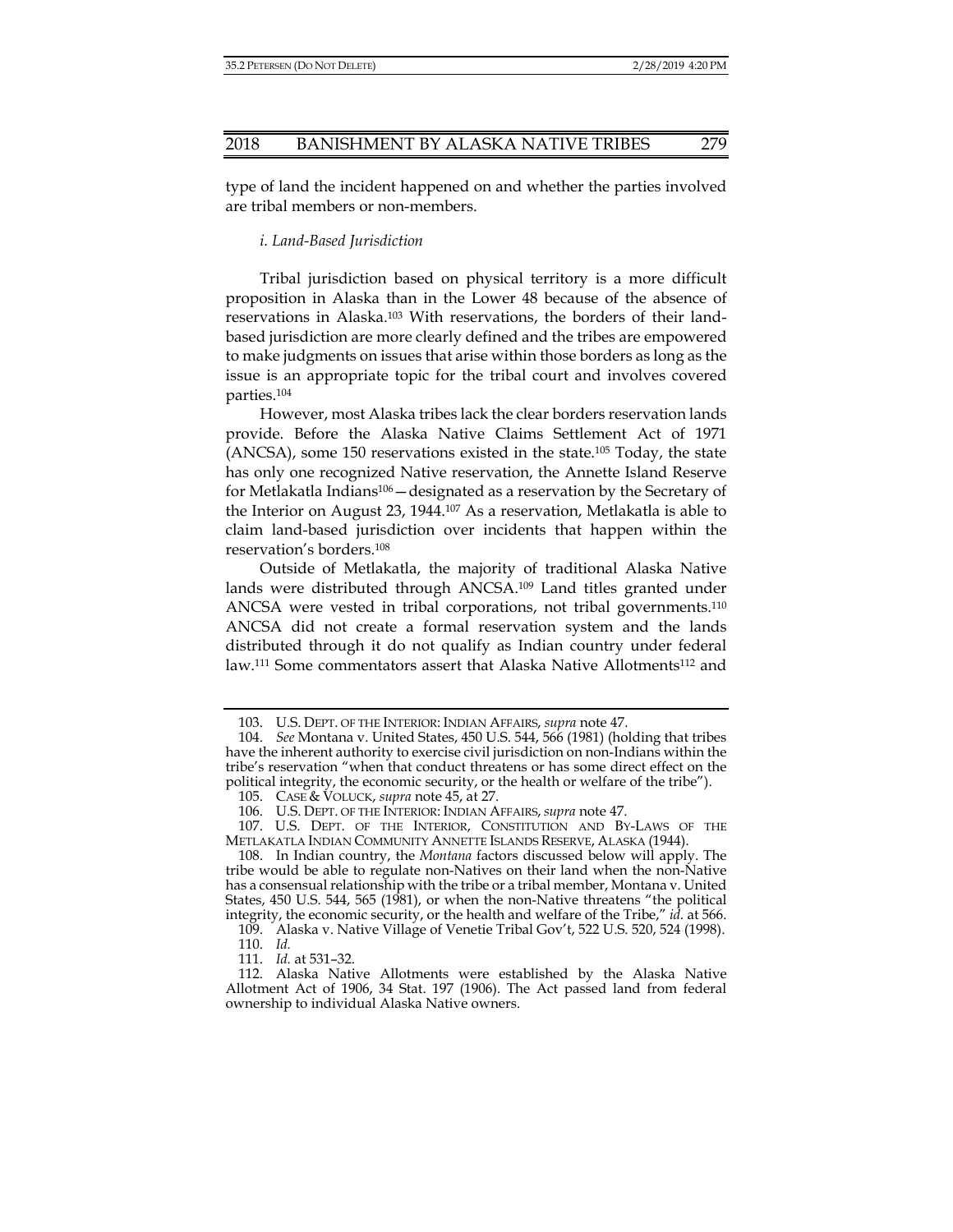Alaska Native Townsites<sup>113</sup> qualify as Indian Country, potentially creating some land-based jurisdiction in Alaska outside of the Metlakatla Reservation.114

While the expansion of Indian country and land-based tribal jurisdiction will broaden jurisdiction over tribal members, it is unlikely to significantly expand jurisdiction over non-members. Tribal courts must still show that one of the exceptions in *Montana v. United States* applies to exercise jurisdiction over non-members.115 The *Montana* exceptions allow tribes to impose jurisdiction over non-members within Indian country when either (1) the non-member consents to tribal jurisdiction or (2) when the non-member's actions "impact [the] health or welfare of the tribe" or its political integrity or economic security.116

Regarding non-member consent, non-members of tribes regularly choose to participate in tribal courts in Alaska due to lack of access to state court judicial officers, thus consenting to tribal jurisdiction.117 Here, consent means "a voluntary acceptance, whether explicit or implicit, by a non-Indian of tribal [] jurisdiction."118 A non-member can consent by filing a suit in tribal court, by filing a cross-claim, or by waiving their right to challenge tribal jurisdiction.119 For example, in *John v. Baker*, the Alaska Supreme Court recognized a tribal court custody order between one parent who was a tribal member and one parent who was a non-member

 115. *See* Montana v. United States, 450 U.S. 544, 566 (1981) ("A tribe may also retain inherent power to exercise civil authority over the conduct of non-Indians on fee lands within its reservation when that conduct threatens or has some direct effect on the political integrity, the economic security, or the health or welfare of the tribe.").

116. *Id.* at 565, 566.

 <sup>113.</sup> Alaska Native Townsites were created under the Alaska Native Townsite Act of 1926, 44 Stat. 629 (1926). These Townsites are restricted lots that have federal oversight.

 <sup>114.</sup> *Relationships Between Alaska and Lower 48 Tribes*, UNIV. OF ALASKA FAIRBANKS,

https://web.archive.org/web/20170514071521/http://tribalmgmt.uaf.edu:80/t m112/Unit-4/Relationships-between-Alaska-and-Lower-48-Tribes (last visited Apr. 27, 2018) [hereinafter *Relationships Between Tribes*].

 <sup>117.</sup> *See* ALASKA LEGAL SERVS. CORP., *supra* note 29, at 19 ("Non-members choosing to participate in tribal court is relatively common in Alaska."); CASE & VOLUCK, *supra* note 45, at 438 (noting that "the great majority of communities lack a resident magistrate or other state court judicial officer").

 <sup>118.</sup> Paul Spruhan, *"Indians, in a Jurisdictional Sense": Tribal Citizenship and Other Forms of Non-Indian Consent to Tribal Criminal Jurisdiction*, 1 AM. INDIAN L.J. 79, 81 (2012). This source discusses consent to tribal criminal jurisdiction, but the same principles apply to tribal civil jurisdiction as well. *See* CASE & VOLUCK, *supra* note 45, at 438.

<sup>119</sup>*. See* Spruhan, *supra* note 118, at 82 n.23 (stating that "[t]he U.S. Supreme Court in *Duro v. Reina* believed that acquiescence to tribal jurisdiction may be why there were, in its view, few federal challenges to tribal court jurisdiction").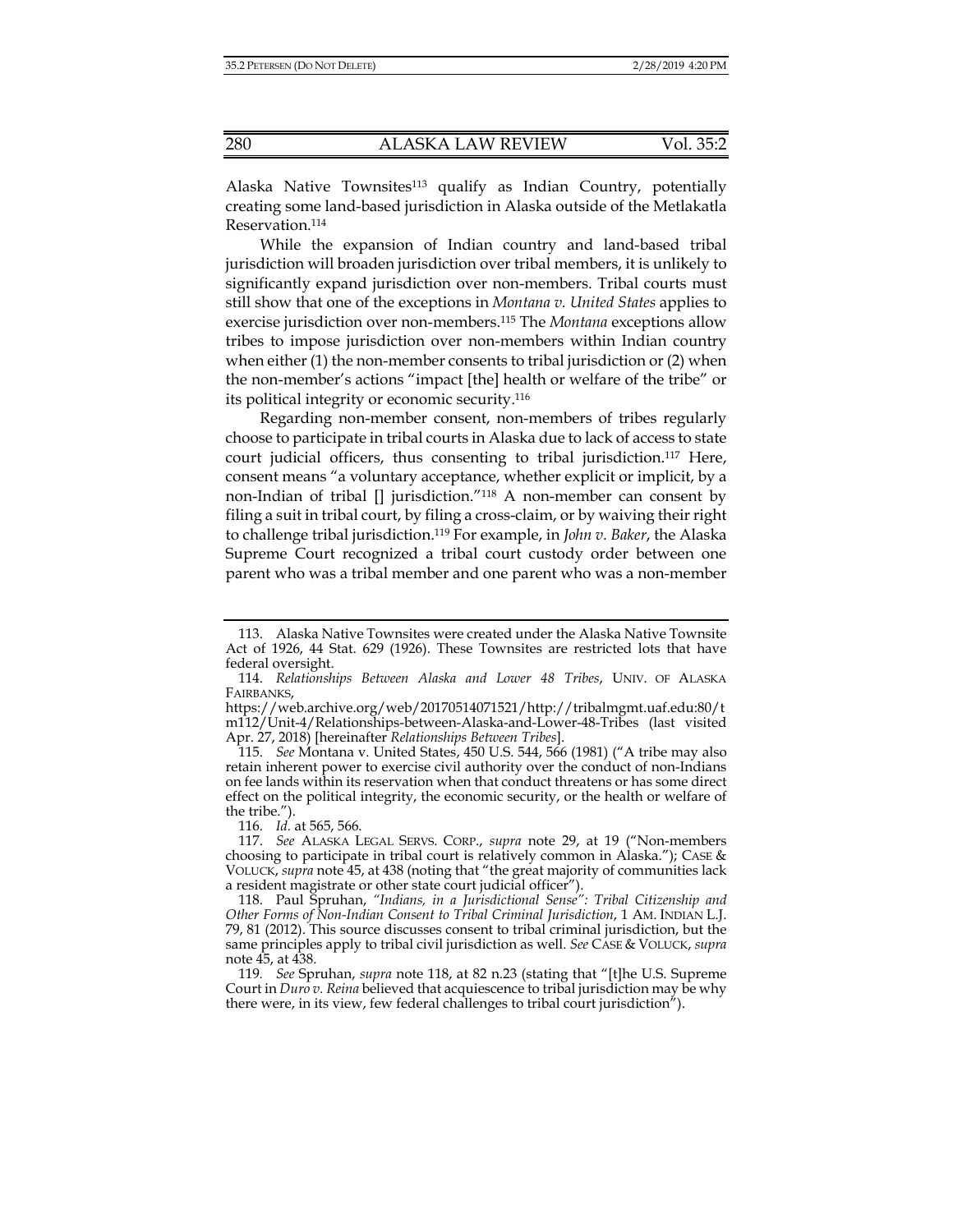because the non-member parent expressly consented to tribal jurisdiction.120 Express consent is not the only way to consent to tribal jurisdiction. Non-members can also consent to tribal jurisdiction implicitly by forming ongoing consensual relationships with tribes "through commercial dealing, contracts, leases, and other arrangements."121

Additionally, under *Montana*, the tribal court can assert its jurisdiction when the non-member's actions have "some direct effect on the political integrity, the economic security, or the health or welfare of the tribe."122 However, this impact-based factor only definitively applies when the non-member acted on lands within a reservation.<sup>123</sup> Even on reservation lands, it is a difficult standard to meet, requiring that the alleged action must "do more than injure the tribe, it must 'imperil the subsistence' of the tribal community."124 If reservations are expanded in Alaska, this factor could become a valuable tool for asserting tribal jurisdiction over drug- and alcohol-related cases. Drug abuse and alcoholism are substantially damaging the health and economic security of Alaska Native communities.125 But whether the harm is significant enough to trigger tribal jurisdiction is yet to be seen. Because of the current lack of substantial Indian country in Alaska, however, tribal courts will not be able to exercise jurisdiction over non-members based solely on a theory of land-based jurisdiction.

## *ii. Tribal Membership-Based Jurisdiction*

This Note is focused on banishment of non-Natives and will not include an expansive discussion of tribal jurisdiction over members. It is important to recognize that tribal jurisdiction over tribal members is much broader than it is over non-members.126 Tribal members have an ongoing consensual relationship with the tribe and it is therefore appropriate to subject them to the laws that tribe enacted.127 As long as a

 <sup>120. 982</sup> P.2d 738, 743 (Alaska 1999).

 <sup>121.</sup> Montana v. United States, 450 U.S. 544, 565 (1981). For example, the Supreme Court allowed taxes to be applied to non-members that accepted "privileges of trade, residence, etc., to which taxes may be attached as conditions." Washington v. Confederated Tribes of Colville Indian Reservation, 447 U.S. 134, 153 (1980).

 <sup>122.</sup> *Montana*, 450 U.S. at 566.

 <sup>123.</sup> *Id.*

 <sup>124.</sup> Plains Commerce Bank v. Long Family Land & Cattle Co., 554 U.S. 316, 341 (2008).

 <sup>125.</sup> Horwitz, *supra* note 7.

 <sup>126.</sup> Jane M. Smith, *Tribal Jurisdiction Over Nonmembers: A Legal Overview, Summary*, CONG. RESEARCH SERV. (2013), fas.org/sgp/crs/misc/R43324.pdf.

 <sup>127.</sup> *See* Duro v. Reina, 495 U.S. 676, 677 (1989) (tying together broad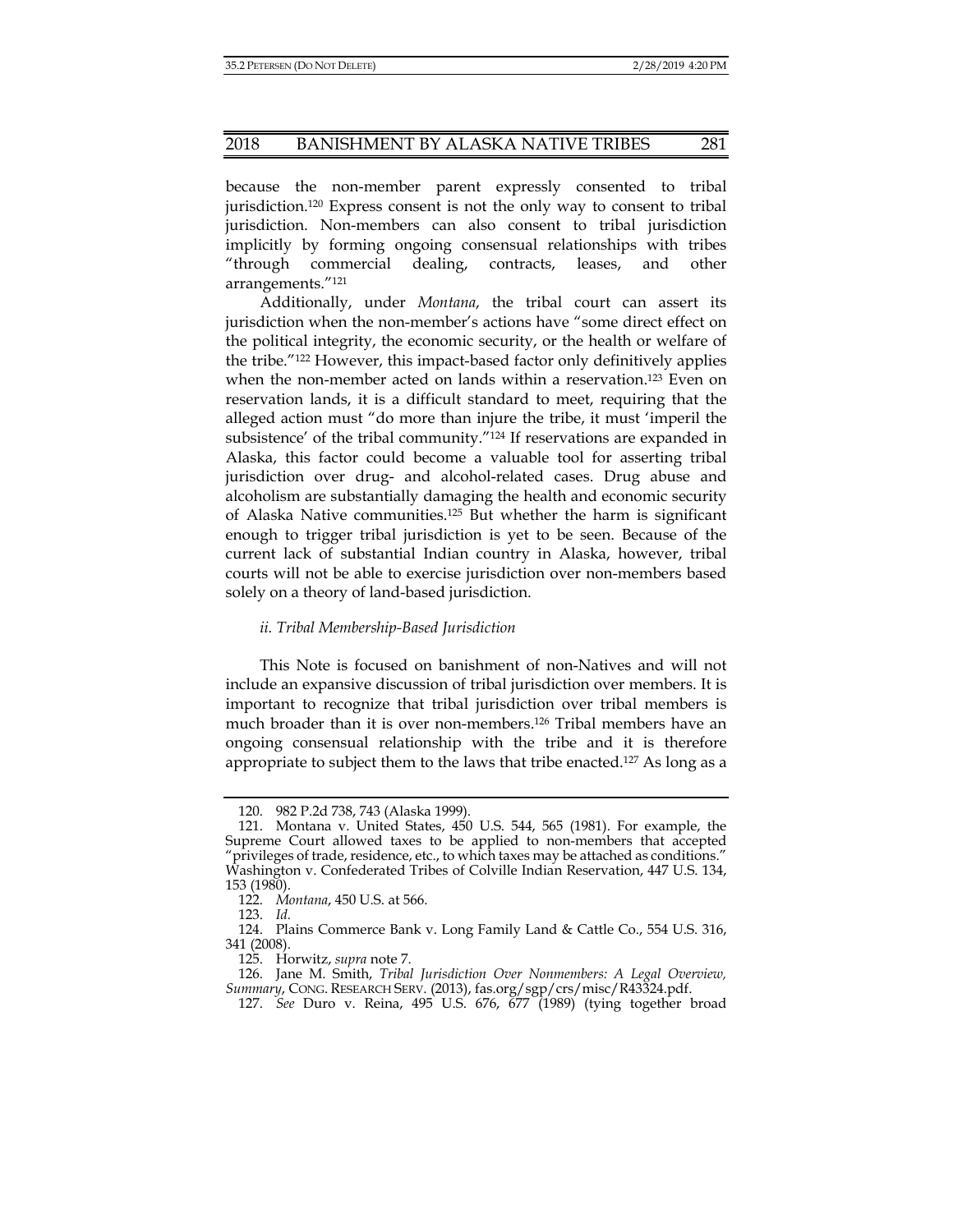tribe has jurisdiction over the subject matter at issue, the tribe will likely be able to assert jurisdiction over the matter.128 One exception is that tribal courts do not have jurisdiction to hear certain felonies<sup>129</sup> even when committed by and against members of that tribe because of specific limitations enacted by Congress.130

## *iii. Jurisdiction Over Non-Members Outside Indian Country*

Tribal courts have very limited jurisdiction over non-members of a tribe.131 As discussed above, non-members do become subject to tribal jurisdiction if they meet either of two *Montana* factors.132 While *Montana*  itself dealt with an issue in Indian country, *Montana* factors could potentially be applied to non-Natives whose activities outside Indian country adversely affected tribal internal matters.133

Tribes can also exercise jurisdiction over non-members with congressional authorization.134 For example, the Violence Against Women Act (VAWA) recognized a special tribal domestic violence criminal jurisdiction in specific cases, regardless of the Native or non-Native status of the perpetrator.135 This special jurisdiction is limited, and only attaches if the non-Native has sufficient ties with the tribe—living or working in Indian country or having a current or former partner who is Native and resides in Indian country.136 The VAWA's application in Alaska remains unclear because of the Act's reliance on land-based

jurisdiction over tribal members with the ongoing consensual relationship).

 <sup>128.</sup> *See id.* (noting that tribal jurisdiction generally allows sovereignty to control internal relations).

 <sup>129.</sup> Under the Major Crimes Act, federal courts have exclusive jurisdiction over its listed offenses and tribal courts cannot exercise jurisdiction over these case types. 18 U.S.C. § 1153 (2012). The listed offenses include "murder, manslaughter, kidnapping, maiming, sexual abuse under Ch. 109-A, incest, assault with intent to commit murder, assault with a dangerous weapon, assault resulting in serious bodily injury, assault on a person less than 16 years old, felony child abuse or neglect, arson, burglary, robbery, theft under 18 U.S.C. § 661." *Id.*

 <sup>130.</sup> *Id.*

 <sup>131.</sup> Smith, *supra* note 126, at 1.

 <sup>132.</sup> *See* discussion *supra* Section III(B)(i).

 <sup>133.</sup> *See* John v. Baker, 982 P.2d 738, 758 (Alaska 1999) ("[T]he existence of Indian country is not a dispositive factor in determining jurisdiction."); *see also*  Violence Against Women Act, 18 U.S.C. § 2265 (2012); Indian Child Welfare Act, 25 U.S.C. § 1911 (mandating full faith and credit for Tribal Court decisions potentially affecting non-members).

 <sup>134.</sup> Smith, *supra* note 126, at 2.

 <sup>135. 25</sup> U.S.C. § 1304(a)(6) (2012).

 <sup>136.</sup> Rebecca Howlett, *The Need to Preserve and Expand Tribal VAWA Jurisdiction and Federal Resources*, KILPATRICK TOWNSEND & STOCKTON LLP (June 15, 2017), https://www.lexology.com/library/detail.aspx?g=55028e5a-5418-4f22-9046- 9dd30970f7d5.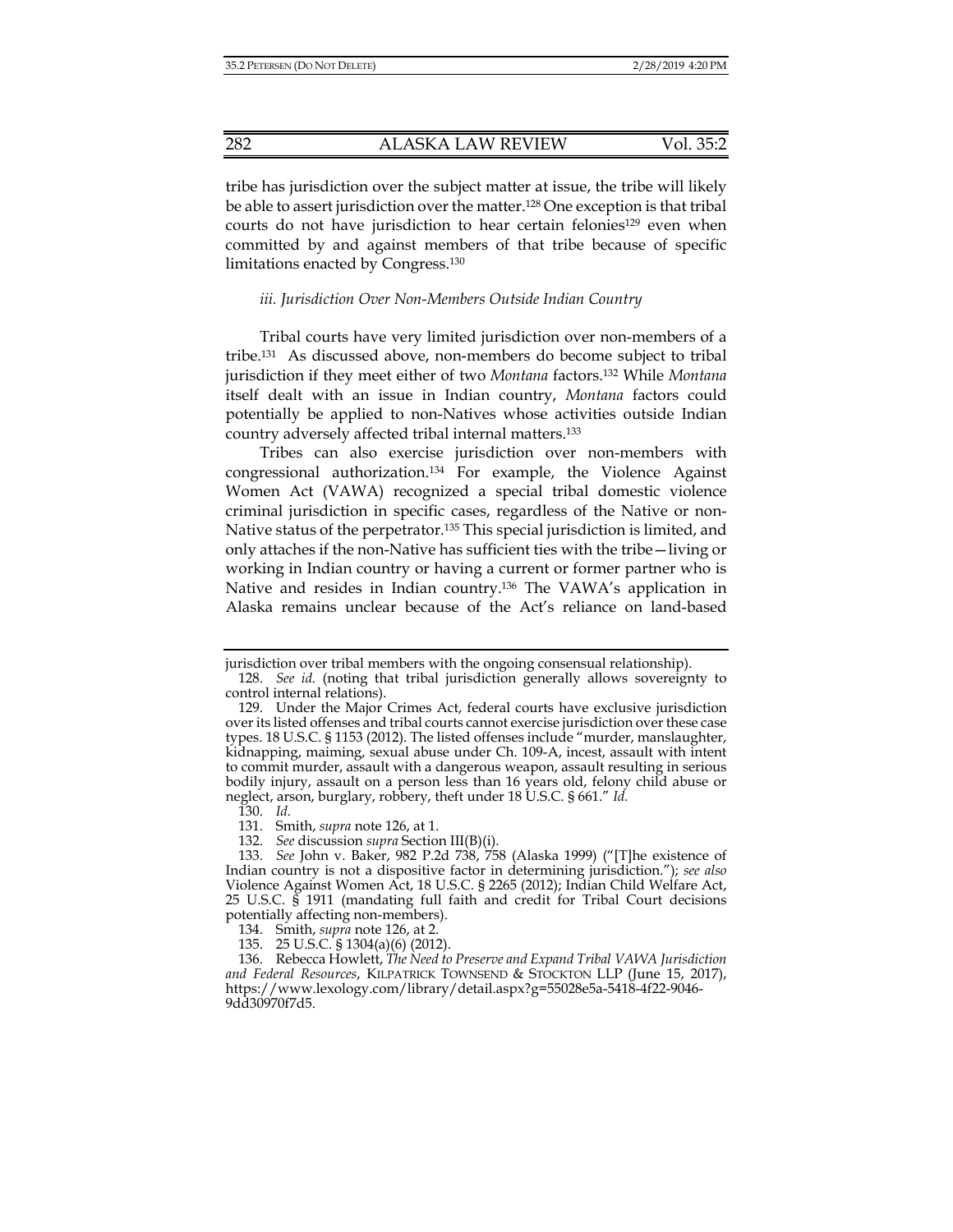jurisdiction, but it does provide an example of Congress authorizing expanded tribal jurisdiction.137

#### **C. Due Process**

In 1968, Congress recognized the need to extend a portion of the Bill of Rights to tribal jurisdictions and elected to do so through the Indian Civil Rights Act of 1968 (ICRA).138 The ICRA parallels the Bill of Rights in many respects, most importantly by placing due process requirements on tribal justice.139 The Act also bars tribal courts from sentencing offenders to more than three years or a fine of more than \$15,000.140

Due process requires notice, an opportunity to be heard, an impartial judge, and fairness in the proceedings.<sup>141</sup> An Alaskan state court will not interfere with a tribal court decision so long as the court has jurisdiction and follows due process procedures.<sup>142</sup>

In *Nevada v. Hicks*, 143 Justice Souter expressed concerns about the potential effects of tribal court jurisdiction over non-members.144 Justice Souter was specifically concerned that tribal courts were not interpreting the ICRA as imposing the same due process requirements upon them as the federal Bill of Rights.145 He also worried that tribal law is often unwritten, meaning that non-members often lack notice that a law exists until they have violated it and are brought before the tribal court.146

However, tribal courts are perfectly capable of meeting the due process standards required to legitimize their jurisdiction over a case when provided with the necessary resources. There is nothing inherent in tribal courts' structure that makes their processes inconsistent with basic notions of due process. Tribal courts are often under-resourced, and some say they have a history of failing to provide legal protections to defendants and that they are racially exclusive.147 These are issues that

142. *Id.* 

143. 533 U.S. 353 (2001) (Souter, J., concurring).

 <sup>137.</sup> *Id.* 

 <sup>138.</sup> Indian Civil Rights Act of 1968, 25 U.S.C. §§ 1301–03 (2012).

 <sup>139.</sup> Peter W. Birkett, *Indian Tribal Courts and Procedural Due Process: A Different Standard*, 49 IND. L.J. 721, 721 (1974).

 <sup>140. § 1302.</sup> 

 <sup>141.</sup> *See* Ryan Fortson, *Advancing Tribal Court Criminal Jurisdiction in Alaska*, 32 ALASKA L. REV. 93, 131 (2015).

 <sup>144.</sup> *Id.* at 375−86.

 <sup>145.</sup> *Id.* at 384*.* 

 <sup>146.</sup> *See id.* at 384−85 ("[T]here is a definite trend by tribal courts toward the view that they have leeway in interpreting the ICRA's due process and equal protection clauses and need not follow the U.S. Supreme Court precedents jot-forjot.") (internal quotations omitted).

 <sup>147.</sup> Jill Elizabeth Tompkins, *Defining the Indian Civil Rights Act's "Sufficiently*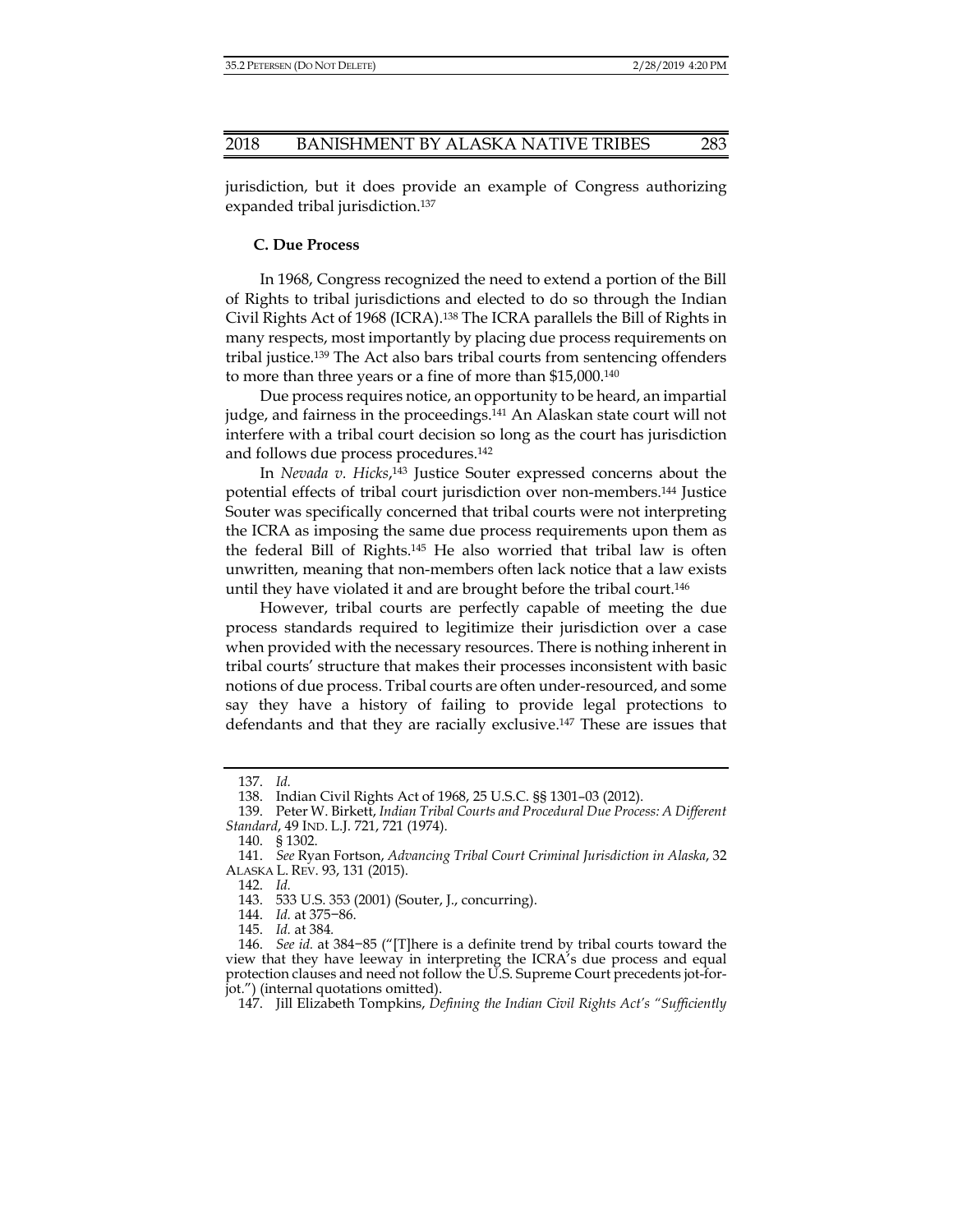will need to be addressed while expanding tribal court jurisdiction, but suggested solutions go beyond the scope of this Note.

Where proper due process procedures are not in place, the matter can be appealed and those discrepancies can be addressed.148 Expressing concern about due process issues does not negate the validity of tribal court jurisdiction or banishment as a whole; it simply indicates standards that must be met within the existing system.

# **III. BANISHMENT CAN BE A VALUABLE TOOL FOR ALASKA NATIVE TRIBES**

The Indian Law and Order Commission, empowered by Congress, concluded that devolving authority to Alaska Native communities is essential for addressing local issues.149 The Commission found that the current centralized systems of law enforcement and justice consistently fail to address the needs of the 229 federally recognized Alaska Native tribes.150 High rates of alcoholism, drug abuse, and attendant crime151 indicate the importance of addressing bootlegging and the sale or possession of drugs. It is abundantly clear that something needs to be done to allow Alaska Native communities to better address these issues; whether banishment provides a valid strategy is less clear.

Alaska Native tribes do not imprison individuals because they lack the necessary resources to comply with Indian Civil Rights Act requirements or fund an incarceration system.152 Incarceration is expensive and rural communities lack the infrastructure and resources to impose this punishment.153 Thus, banishment provides a more feasible alternative. Banishment allows Alaska Native communities to prevent the people who are illegally providing alcohol and drugs from residing in or entering the communities.154 In rural areas where law enforcement is days away by plane and may only be dispatched when death or serious injury occurs, restricting the entrance of individuals bringing in drugs and

152. ALASKA LEGAL SERVS. CORP., *supra* note 29, at 27.

*Trained" Tribal Court Judge*, 4 AM. INDIAN L.J. 53, 58 (2015).

 <sup>148.</sup> *See* Fortson, *supra* note 141, at 142 ("Where due process is not followed in tribal court, Alaska courts will not recognize the tribal court decision . . . . [D]ue process may be different in tribal courts than state courts.").

 <sup>149.</sup> INDIAN LAW & ORDER COMM'N, A ROADMAP FOR MAKING NATIVE AMERICA SAFER xii (2013).

 <sup>150.</sup> *Id.* at 35.

 <sup>151.</sup> *See id.* at 151 (noting early, unexpected, and traumatic death rates among Native people exceeds the all-races rate by seven times).

 <sup>153.</sup> *See id.* ("Most tribes lack the resources to consider funding a full westernstyle system of incarceration, with correctional centers, prosecutors, and public defenders.").

 <sup>154.</sup> *See supra* Section II(D).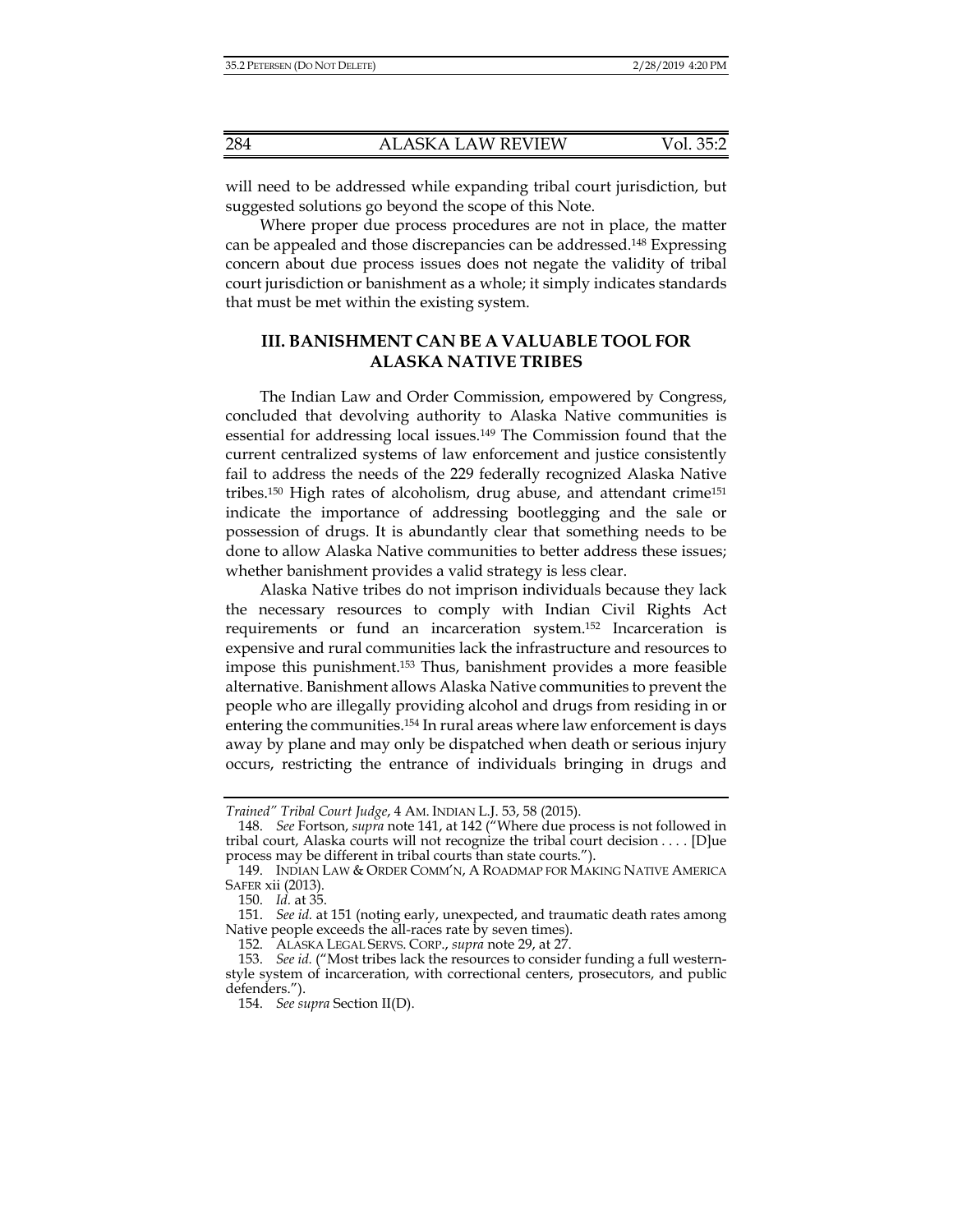alcohol can be an effective way to protect the community from further harm.155

Banishment also has deterrent effects for some perpetrators if they are aware of the potential for banishment.156 The thought of losing one's community, home, and job has the potential to deter many community members from bootlegging or drug importation.157 While this will not necessarily deter people who come from outside the community with no intent to remain in that community, it could reduce the sale, possession, and use of drugs and alcohol to some extent.

However, if the potential punishment is simply a fine or other minor imposition, then people may not be adequately disincentivized. Bootleggers and drug dealers can make significant amounts of money by breaking the law,158 which becomes especially enticing in communities with high rates of unemployment—like rural Alaska.159

Banishment also removes offenders from the environments that they found most tempting. The sale of alcohol or drugs requires a network to sell to. Removing a bootlegger or drug dealer from their community removes them from this network and restricts their ability to continue their sales. However, an argument against banishment is that these bootleggers and drug dealers can simply rebuild their network in the next village they land in. In this sense, banishment allows a community to pass its problems onto another community, fixing their own problem but creating a problem for others.160

 <sup>155.</sup> *See supra* Section I.

 <sup>156.</sup> Patrice H. Kunesh, *Banishment as Cultural Justice in Contemporary Tribal Legal Systems*, 37 N.M. L. REV. 85, 117−18 (2007).

 <sup>157.</sup> *See id.* at 117 ("[T]hese banishment and expulsion laws further serve as a social contract between the community and the individual tribal members."); *see also* Sarah Kershaw & Monica Davey, *Plagued by Drugs, Tribes Revive Ancient Penalty*, N.Y. TIMES (Jan. 18, 2004), https://www.nytimes.com/2004/01/18/us/ plagued-by-drugs-tribes-revive-ancient-penalty.html (discussing banishment's potential deterrent effects).

 <sup>158.</sup> *See* Dan Barry, *Bootleggers Playing Hide-and-Seek on the Tundra*, N.Y. TIMES (Oct. 12, 2008), https://www.nytimes.com/2008/10/13/us/13land.html (noting that a bottle of R&R whiskey that sells for \$10 in Anchorage can sell for \$300 in a dry rural village).

 <sup>159.</sup> Unemployment rates in rural Alaska reached 12% by 2006, much higher than the 5.3% unemployment seen in Anchorage. Goldsmith, *supra* note 11, at 9. In 120 Alaska Native villages, more than half of the adult population did not have jobs (entire population, not just those that actually wanted work). *Id.* 

 <sup>160.</sup> *See* Brian Palmer, *Can States Exile People?*, SLATE (Jan. 24, 2013), http://www.slate.com/articles/news\_and\_politics/explainer/2013/01/banish ment\_as\_punishment\_is\_it\_constitutional\_for\_states\_to\_exile\_criminals.html ("[Banishment] could lead to a dance of the lemons, as each state tries to turn its neighbor into a prison colony, thereby avoiding the expense of imprisonment.").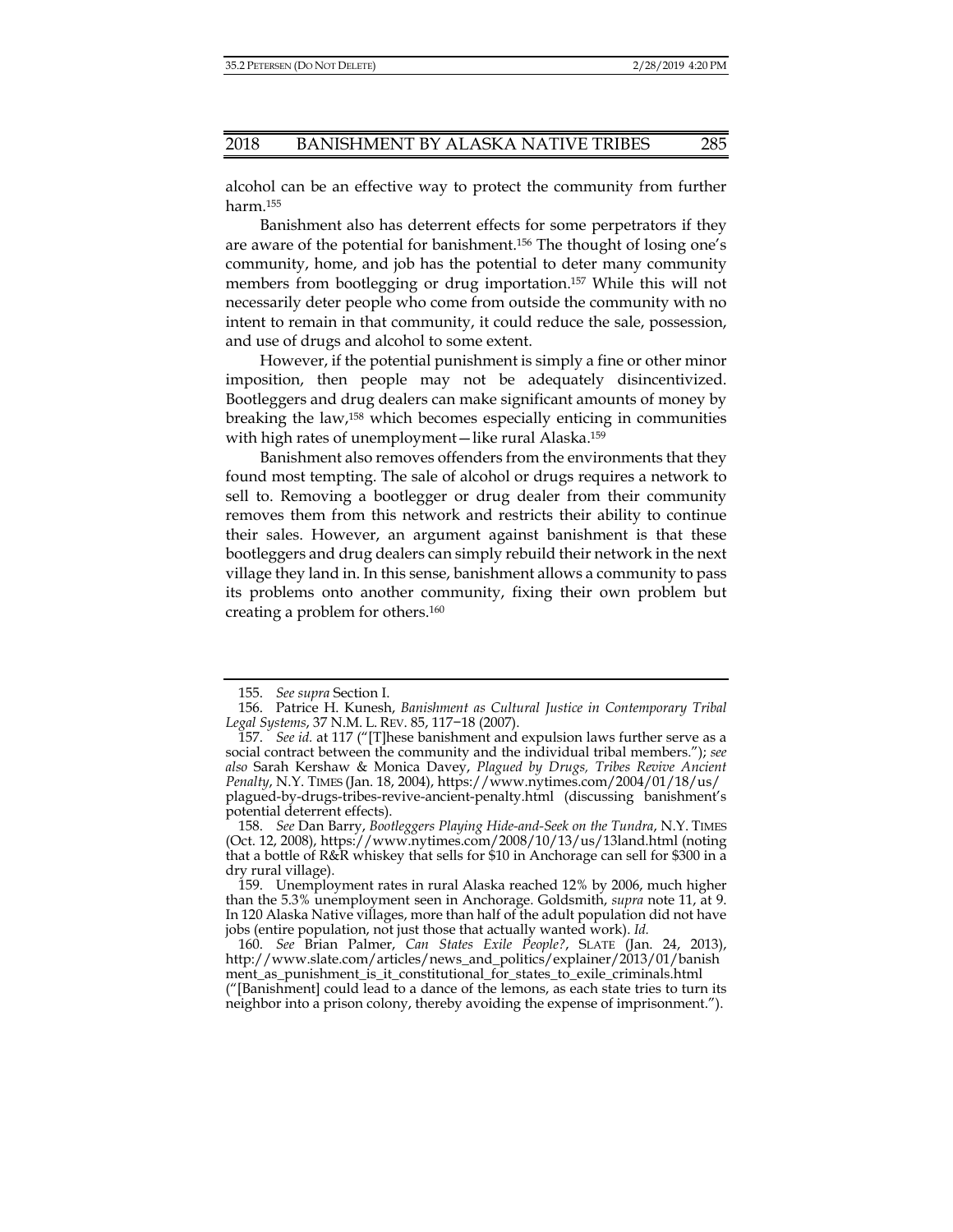The argument that banishment just transfers the problem to another village raises the question of what the alternative is. Allowing bootleggers and drug dealers to continue residing in the communities that they are harming does nothing to solve the problem. One solution would be for the state of Alaska to expand access to the state court system, but this would likely be a slow, expensive, and difficult process. Banishment can provide a more immediate means of countering drug and alcohol issues in rural Alaska Native villages and the state government should do what it can to facilitate its use. In rural villages, access to state courts is poor.161 Giving local tribes the power to adjudicate their own issues independently from the state improves access to justice and can help these communities address their high levels of drug abuse and alcoholism.162

However, because of the potentially drastic effects of banishment, tribal courts should only be empowered to use it in limited circumstances. First, tribal courts need to be given expanded jurisdiction to cover alcohol and drug-related offenses committed by non-Natives in their communities.163 Alcohol and drug-related offenses and abuse are major issues in rural Alaska Native communities, justifying expanded jurisdiction similar to that provided under the Violence Against Women Act.164 As mentioned previously, VAWA's applicability in Alaska is limited by its reliance on land-based jurisdiction, a problem that should be avoided in future legislation.<sup>165</sup> Parties can either work to expand Indian country in Alaska or Congress can rely on more than land-based jurisdiction when crafting this alcohol and drug law. Applying the *Montana* exceptions outside of Indian country would be one way to do this—allowing jurisdiction over non-Natives when there is express or implied consent to tribal jurisdiction or significant impacts on the tribe's welfare. Once tribal jurisdiction over non-Native drug and alcohol issues has been established, tribes must determine appropriate strategies for using banishment to address these issues.

One of the strongest arguments in favor of banishment is its status as a traditional tribal response.166 The tribal courts are intended to incorporate tribal culture into the tribal justice system.167 Banishment is simply an extension of that ideal. Following logically from this justification, banishment should be implemented in the traditional manner. Banishment traditionally served a rehabilitative purpose, to

 <sup>161.</sup> *See supra* Section I.

 <sup>162.</sup> *Id.* 

 <sup>163.</sup> *See supra* Section III.

 <sup>164.</sup> *See supra* Section I.

 <sup>165.</sup> Howlett, *supra* note 136.

 <sup>166.</sup> *See supra* Section II(C).

 <sup>167.</sup> *Id.*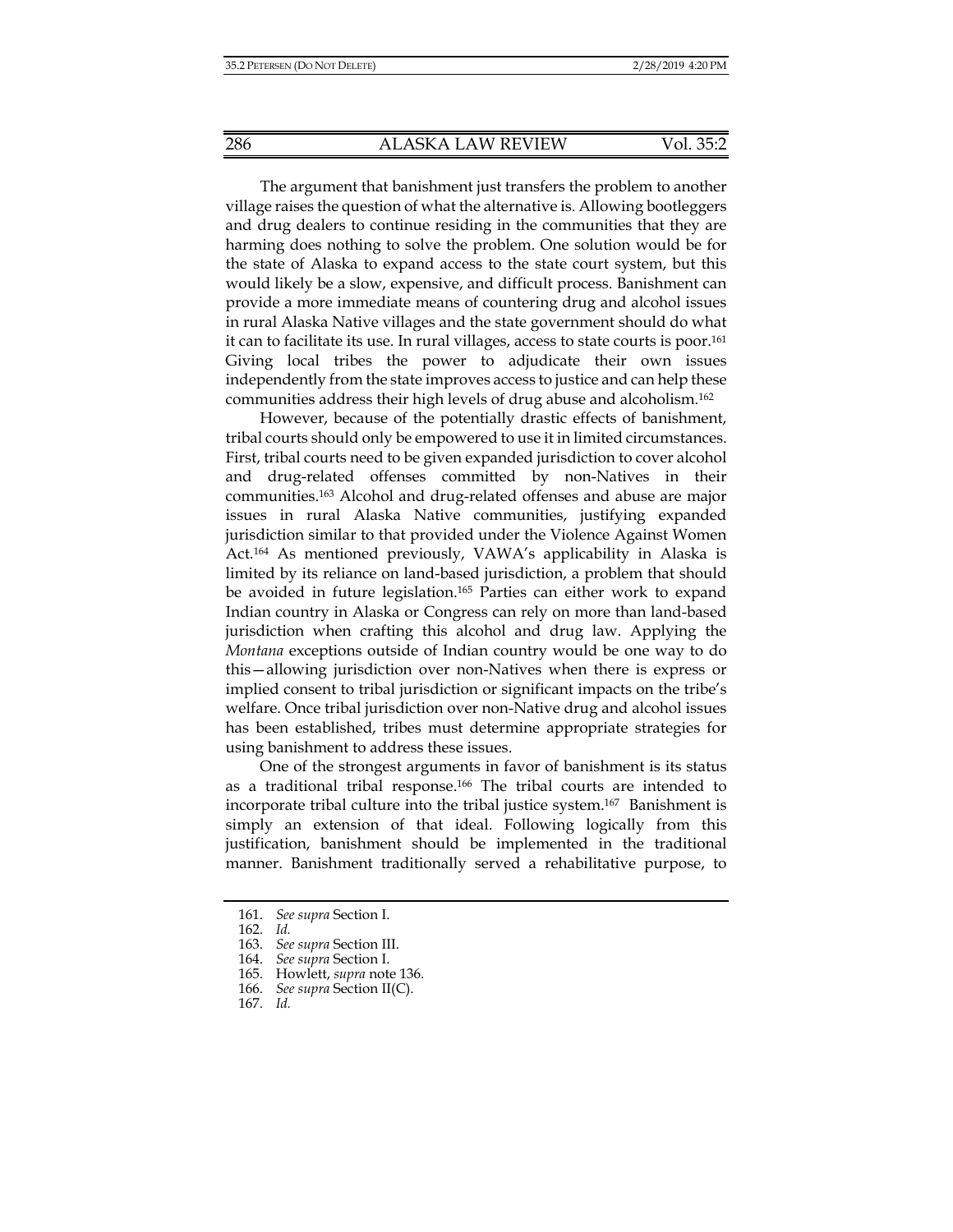force an individual to consider the effects of his actions by separating him from his community and to work to reintegrate him at the end of his banishment period.168 This is how Alaska Native tribal courts should use banishment.

Banishments should be for a defined, limited period of time enough time for the perpetrator to consider his actions but not so long that reintegration becomes difficult. After the banishment, the community should work to actively reincorporate the individual. Permanent banishment is certainly a simpler solution from the perspective of the village being harmed, but it fails to follow the contours of tradition. These principles apply to both Native and non-Native banishments.

Additionally, banishment should only be used when all other avenues have failed. Banishment is a harsh punishment that can separate an individual from their community, family, and livelihood. Its benefits outweigh its harms only when less harsh alternatives have already failed. This means that expanded tribal jurisdiction allowing banishment of non-Natives for drug and alcohol offenses should also provide for lesser sentences including fines and community service. Only when these strategies have proven ineffective is escalation to banishment appropriate.

Lastly, the State of Alaska should work with tribal courts to expand tribal jurisdiction to cover non-Native drug and alcohol offenses and to facilitate banishment in the limited circumstances discussed above. Alaska has a history of opposing tribal recognition, tribal sovereignty, and tribal court jurisdiction.169 While the State of Alaska cannot implement these reforms without congressional action, the state can certainly slow down or prevent implementation as it did with VAWA.170 Alaska needs to recognize the potential benefits of expanded tribal jurisdiction and banishment and should work with tribes to convince Congress to provide these powers. The State of Alaska should then help tribes implement due process protections in tribal courts, publish tribal laws, and enforce the limited banishment orders discussed above.

 <sup>168.</sup> *See supra* Section II(D).

 <sup>169.</sup> *See Federal Recognition of Alaska Tribes*, *supra* note 39 (stating that several Alaska governors have acted to diminish tribal sovereignty and jurisdiction).

 <sup>170.</sup> Shannyn Moore, *VAWA Not a Victory for Alaskan Native Women*, HUFFINGTON POST (Mar. 12, 2013), https://www.huffingtonpost.com/shannynmoore/vawa-native-women\_b\_2856326.html (claiming that Alaska state officials actively attempt to stop tribes from asserting jurisdiction over various issues).